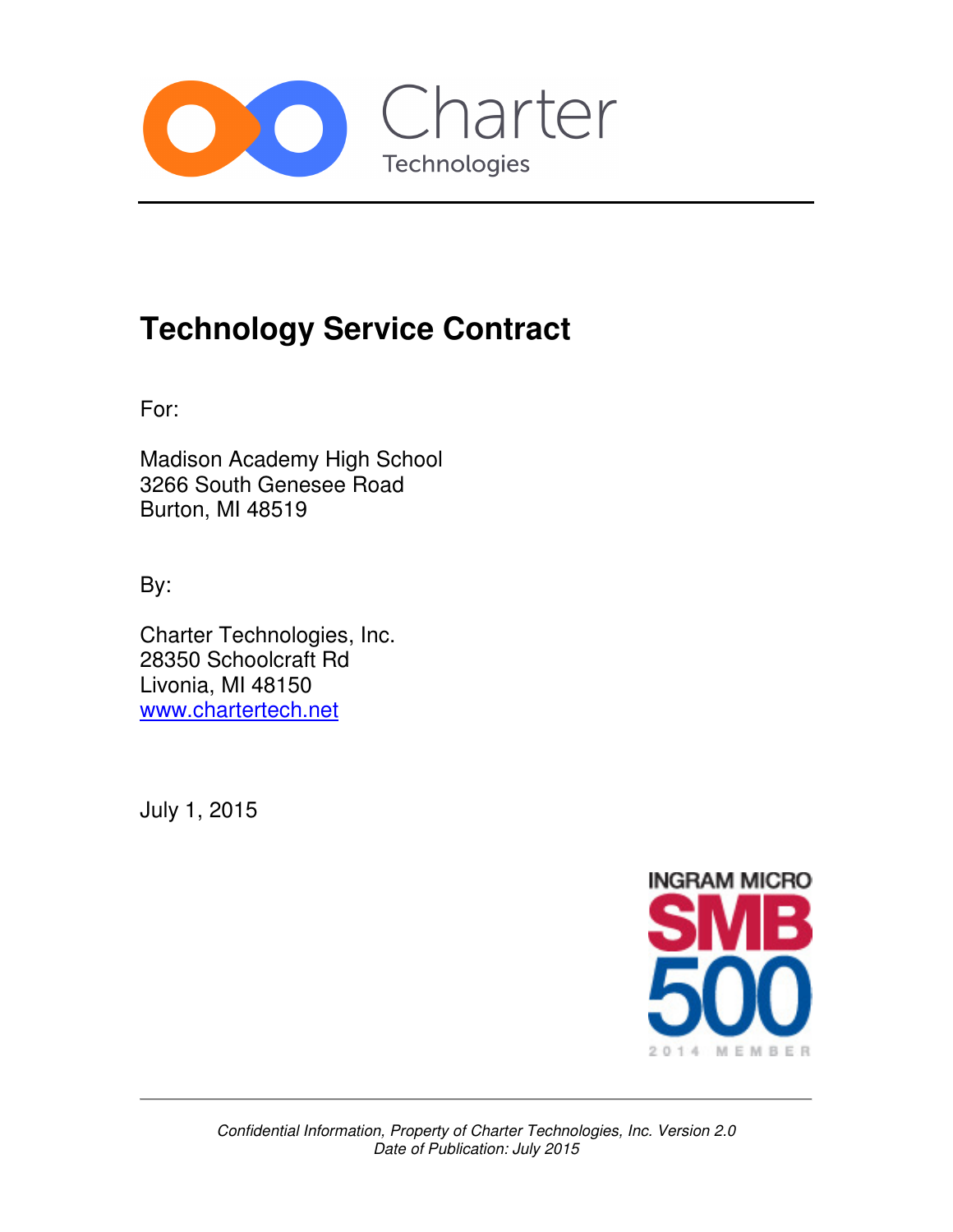Contact Information: Charter Technologies, Inc.

| <b>Contact Name:</b>                           | <b>Mikhail Karasev</b>                    |
|------------------------------------------------|-------------------------------------------|
| Location:                                      | 28350 Schoolcraft Rd<br>Livonia, MI 48150 |
| <b>Telephone Number:</b><br><b>Fax Number:</b> | (888) 997 8324<br>(734) 943 6858          |

Contact Information: Madison Academy High School

| <b>Contact Name:</b>                          | <b>Phil Maurey</b>                                 |
|-----------------------------------------------|----------------------------------------------------|
| Location:                                     | 3266 South Genesee Road<br><b>Burton, MI 48519</b> |
| <b>Telephone Number:</b><br><b>Fax Number</b> | (586) 731-5300<br>(586) 734-5307                   |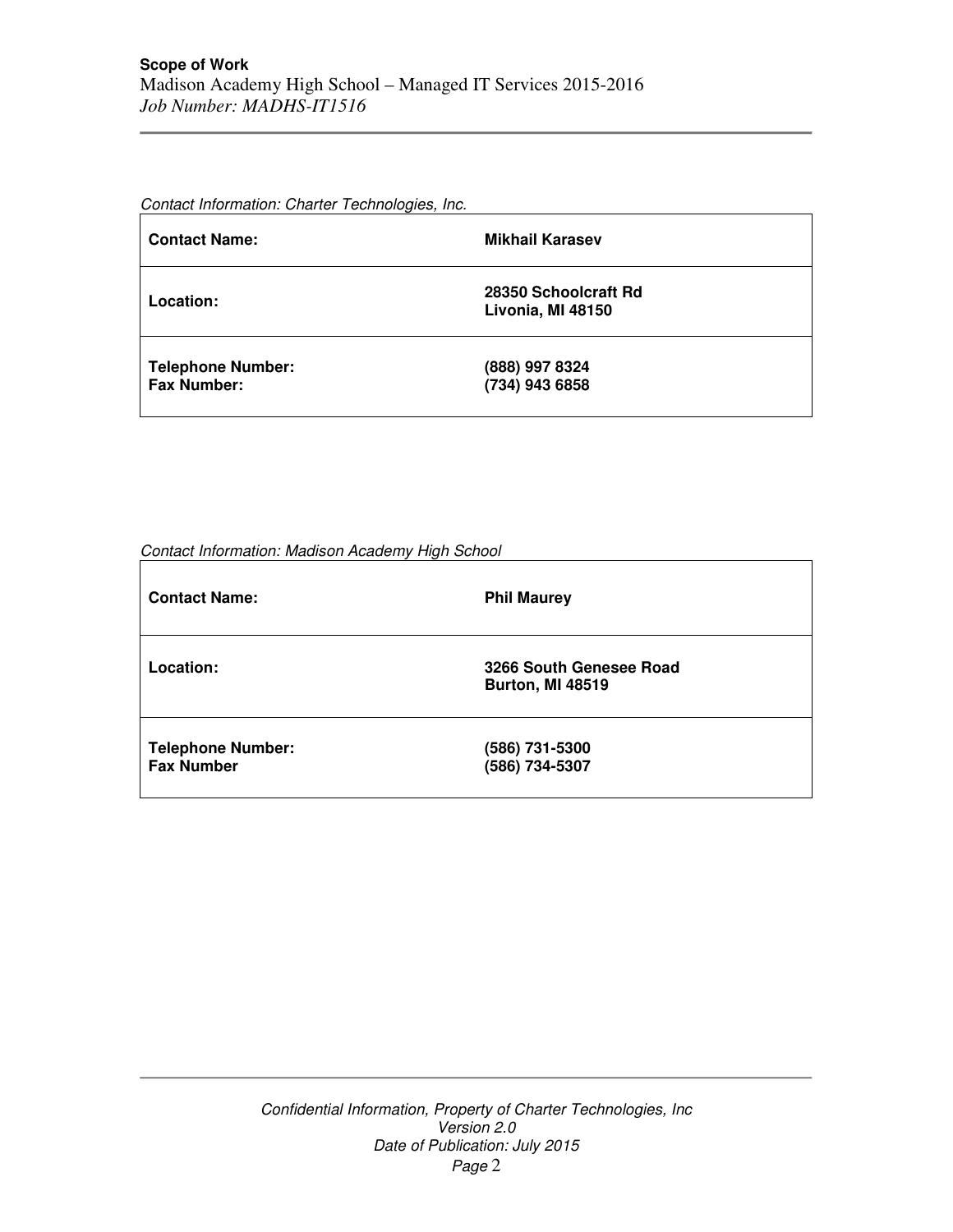# **Introduction**

Charter Technologies Inc. is a dynamic and fast growing technology service provider. Our company is focused on delivering innovative, comprehensive and cost effective solutions to our customers. We are committed in delivering tangible value that contributes directly to your success.

For more than a decade we have been working with public school districts, small and medium size businesses and local government agencies helping them develop and deliver a higher quality of services to their stakeholders. In working with public school academies we have developed services that are specifically tailored to educational customers. We provide complete end to end solutions from network integration and design services to installation of structured cabling, voice and data systems and managed network support and helpdesk services. Our experienced certified engineers will assist you in all aspects of Information Technology system lifecycle. From online standardized testing and BYOD programs to your private cloud implementation, onsite managed IT services and student management software support and training.

Charter Technologies has completed hundreds of projects for individual schools, school districts, small and medium business and government agencies in Michigan and across the country. We have a number of customers that have been with us for over a decade and would welcome an opportunity to provide customer references and arrange site visits if you are interested.

We understand that the world of Information Technology is extremely fast paced and everchanging which is why we are committed to recognizing the technological breakthroughs and opportunities in the field of information technology. Our goal is to provide you with innovative solutions that will directly benefit the productivity of your organization and ultimately improve the educational outcomes for your students. Our goal is to become your trusted advisor in all things technology and help you achieve your mission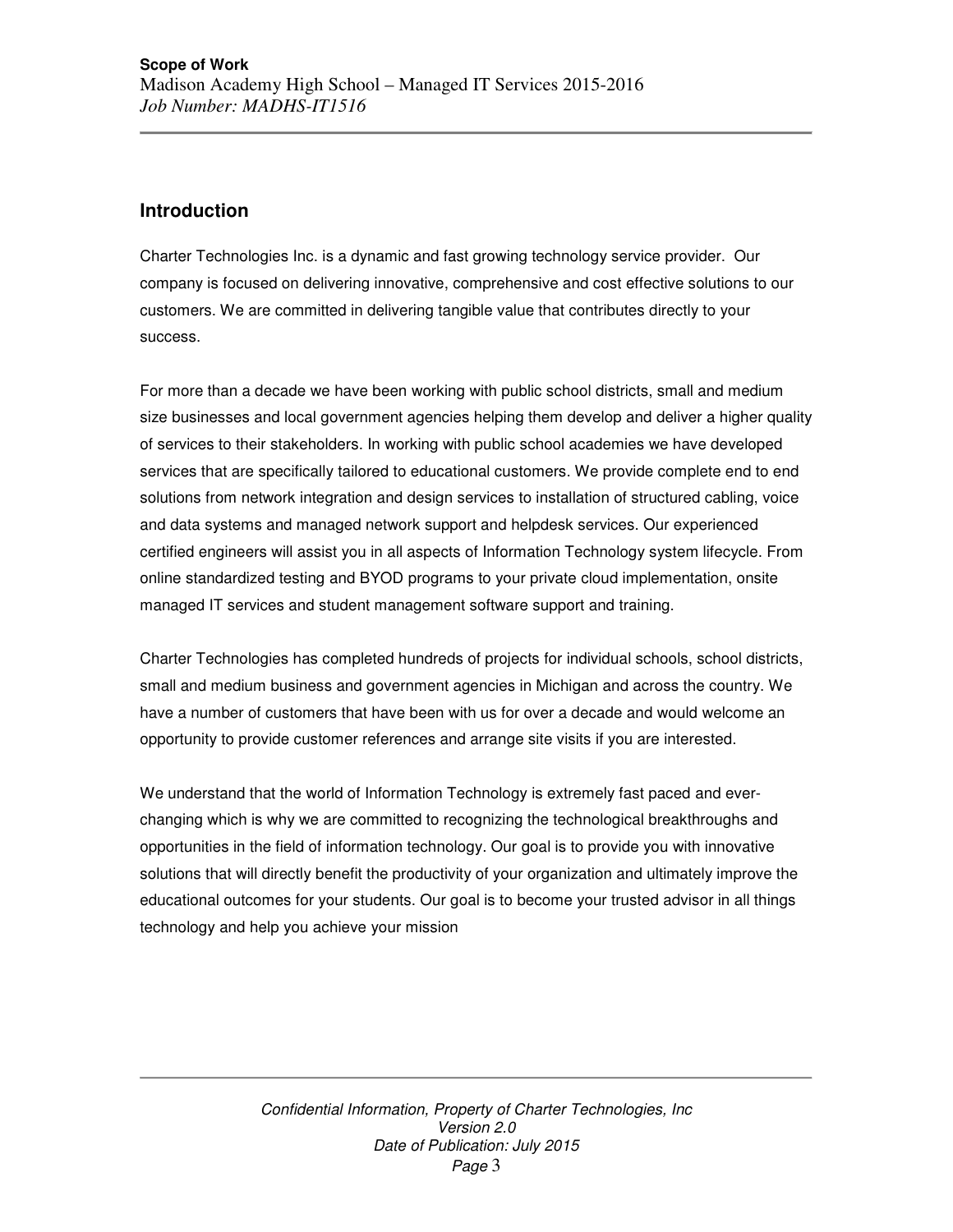# **Company Information**

Company's official contact for any communications regarding the proposal will be:

Mikhail Karasev President/CEO Charter Technologies Inc. 28350 Schoolcraft Rd Livonia MI 48150

Tel: 248-228-3065 Extension 150 Fax: 734-943-6858

Email: karasevm@chartertech.net

Charter Technologies Inc. is a Michigan corporation. Our main office is located at 28350 Schoolcraft Rd, Livonia MI 48150. Our E-RATE SPIN Number is 143028457.

Charter Technologies Inc. was formed in June of 2003 and in July 2004 our company was incorporated

Charter Technologies Inc. has provided proposed consulting and technical support services for over ten years.

Charter Technologies Inc. insurance carrier is State Farm Insurance Corporation located in Bloomington, Illinois. Our company currently carries Worker's Compensation and Employers Liability policy, Business Personal Property insurance policy, Loss of Income policy, Business Liability, Products-Completed Operations (PCO) Aggregate policy and General Aggregate policy.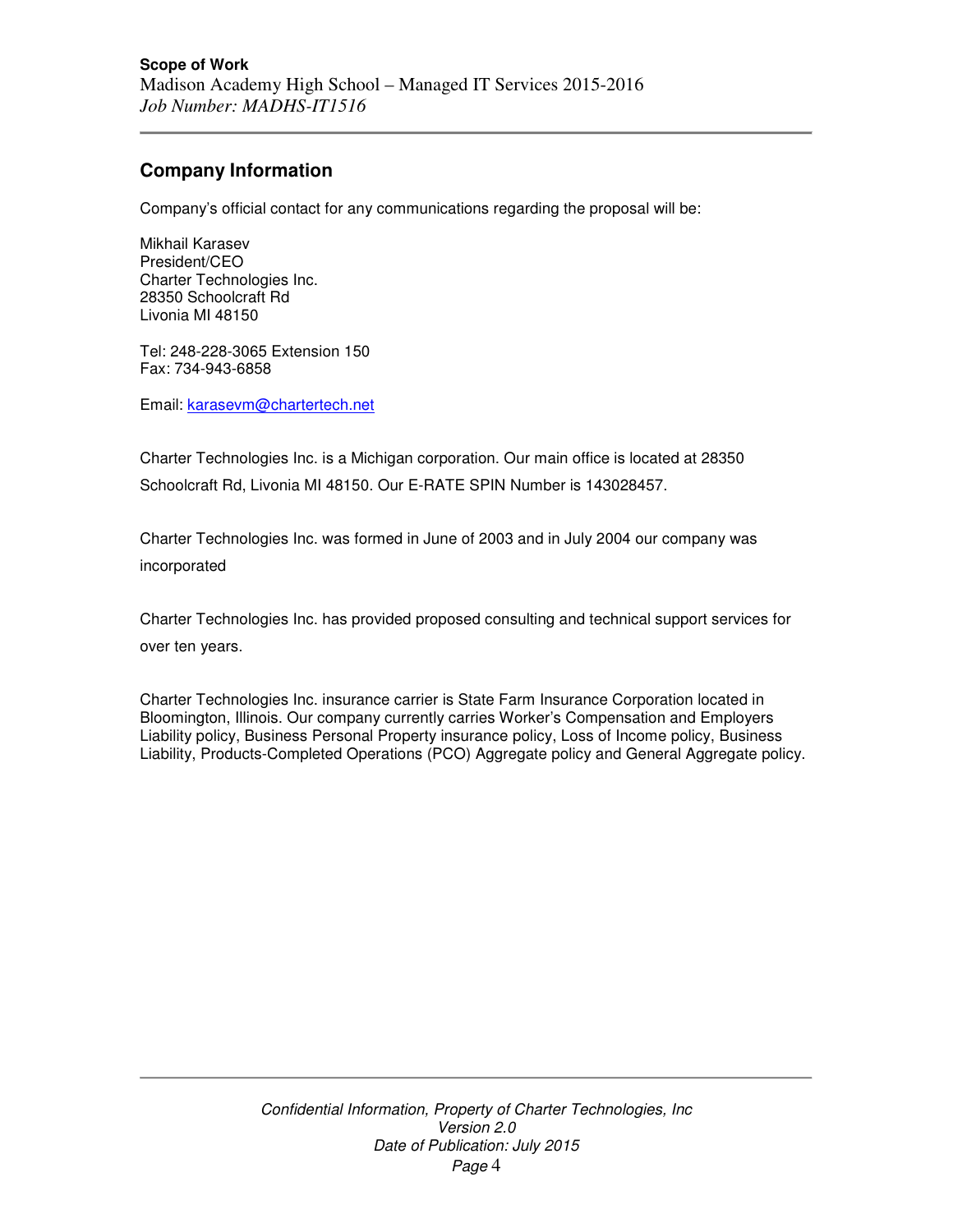# **Key Partnerships and Alliances**

Charter Technologies Inc. is committed to providing our customers with access to the most innovative, efficient and robust technology solutions. Our company has developed strategic business relationships with leading technology equipment and software manufacturing companies including: **Fonality Inc**. – Certified partner **Aruba Networks** – Certified Partner **Ruckus Wireless** – Certified Partner **Cisco Systems** – Registered Partner **Dell Inc.** – Certified Solutions Provider, Certified Repair Services Provider, Certified Reseller Company **VMWare –** Certified Partner **Netgear Inc.** – Platinum Partner **Axis Communications A.G.** – Gold Level Partner **Hewlett Packard** – Certified Partner **Lenovo/IBM** – Certified Partner **Barracuda Networks** - Certified Partner

**Microsoft** – Certified Partner, **Microsoft Surface** authorized partner

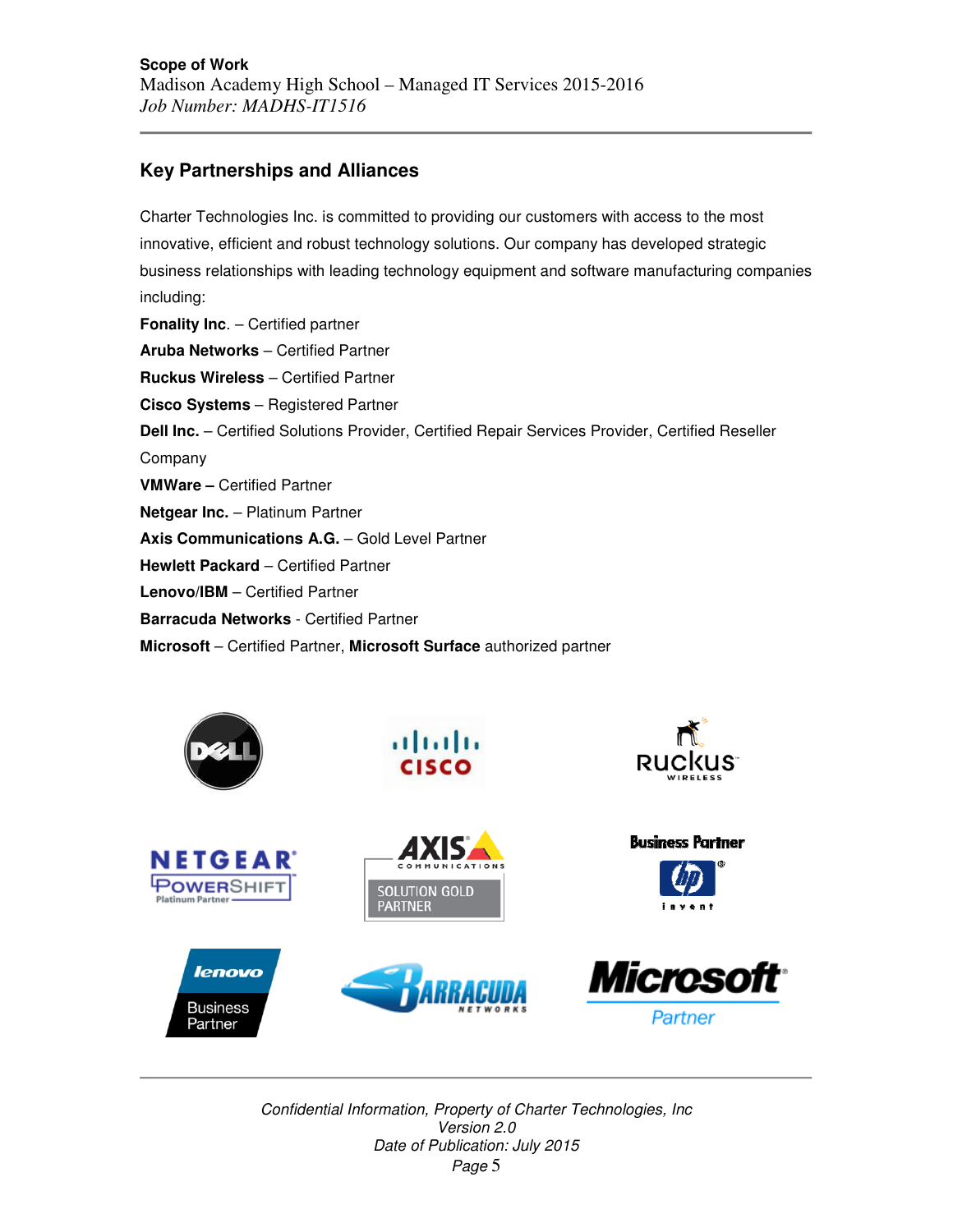# **List of Current Education Customers**

### **Gaylord Community Schools**

615 N Elm Street Gaylord, MI 49735 (989) 705-3080 Total Enrollment: 3100 Students

### **Scope of Services**:

Full Managed IT services to support day to day operations of the school district. Charter Technologies Inc. provides Helpdesk Support Services, Equipment Procurement, Network Integration and Onsite Break Fix support for the district.

### **Chandler Park Academy District**

20100 Kelly Rd. Harper Woods, MI. 48225 (313) 839-9886 Total Enrollment: 1200 Students

#### **Scope of Services:**

Full Managed IT services to support day to day operations of the district. Charter Technologies Inc. provides Helpdesk Support Services, Equipment Procurement, Network Integration and Onsite Break Fix support for the Academy. Charter Technologies Inc. provides IT consulting and IT infrastructure planning services to the District.

#### **Dove Academy**

20001 Wexford St, Detroit, MI 48234 (313) 366-9110 Total Enrollment: 428 Students

#### **Scope of Services**:

Full Managed IT services to support day to day operations of the school. Charter Technologies Inc. provides Helpdesk Support Services, Equipment Procurement, Network Integration and Onsite Break Fix support for the Academy.

### **Academy of Warren**

13943 E 8 Mile Rd Warren, MI 48089 (586) 552-8010 Total Enrollment: 750 Students

#### **Scope of Services**:

Full Managed IT services to support day to day operations of the school. Charter Technologies Inc. provides Helpdesk Support Services, Equipment Procurement, Network Integration and Onsite Break Fix support for the Academy.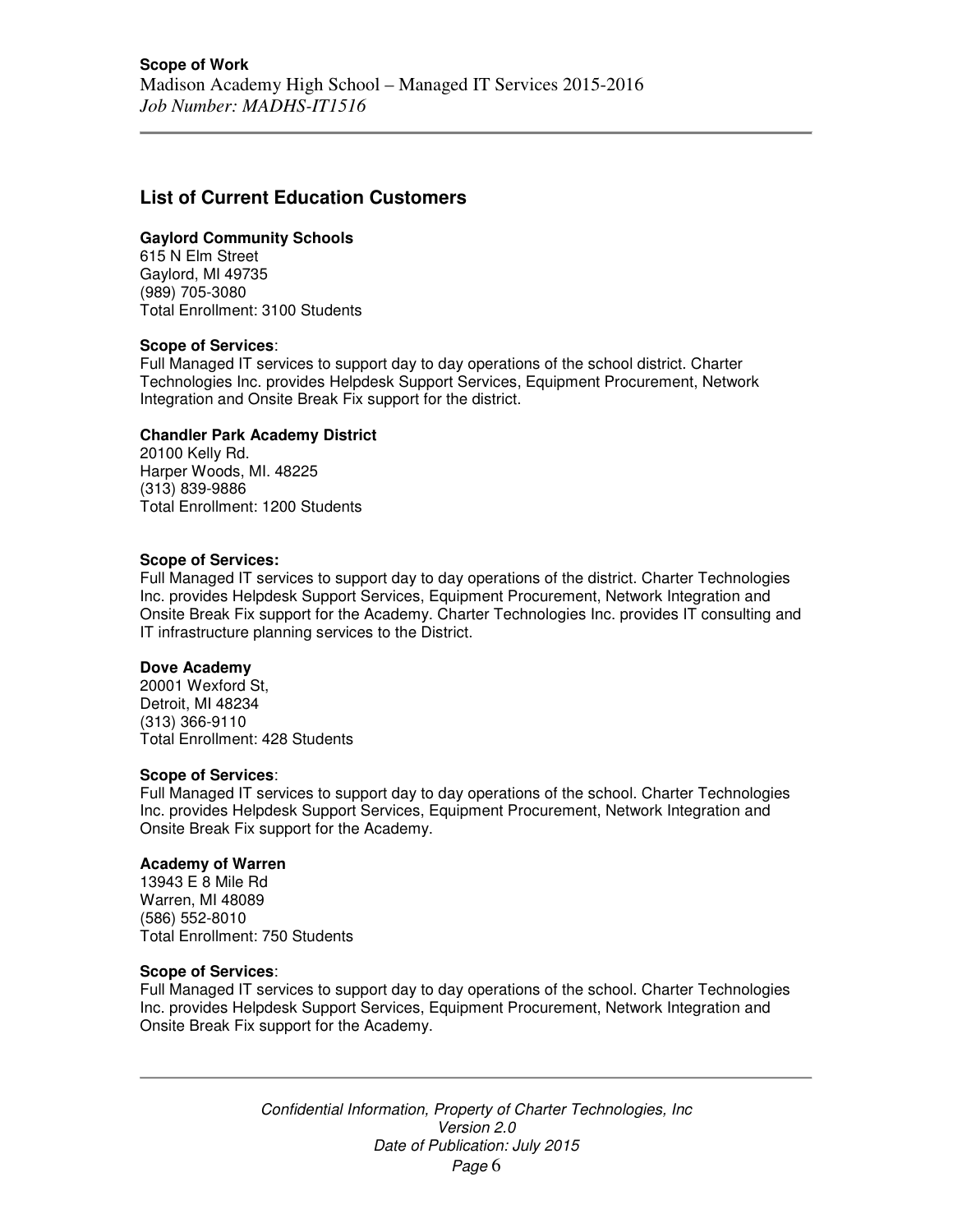# **Charyl Stockwell Academy**

9758 E Highland Road Howell, MI 48843 (810) 225-9940

Total Enrollment: 450 Students

# **Scope of Services:**

Full Managed IT services to support day to day operations of the school. Charter Technologies Inc. provides Helpdesk Support Services, Equipment Procurement, Network Integration and Onsite Break Fix support for the Academy. Charter Technologies Inc. provides IT consulting and IT infrastructure planning services to the Academy.

# **Charyl Stockwell Preparatory Academy**

9758 E Highland Road Howell, MI 48843 (810) 632-2200

Total Enrollment: 300 Students

# **Scope of Services:**

Full Managed IT services to support day to day operations of the school. Charter Technologies Inc. provides Helpdesk Support Services, Equipment Procurement, Network Integration and Onsite Break Fix support for the Academy. Charter Technologies Inc. provides IT consulting and IT infrastructure planning services to the Academy.

### **Conner Creek Academy East**

16911 Eastland Roseville, MI. 48066 (586) 779-8055

Total Enrollment: 450 Students

### **Scope of Services:**

Full Managed IT services to support day to day operations of the school. Charter Technologies Inc. provides Helpdesk Support Services, Equipment Procurement, Network Integration and Onsite Break Fix support for the Academy. Charter Technologies Inc. provides IT consulting and IT infrastructure planning services to the Academy.

# **Crescent Academy**

17570 W 12 Mile Road Southfield, MI 48076 (248) 423-4581

Total Enrollment: 900 Students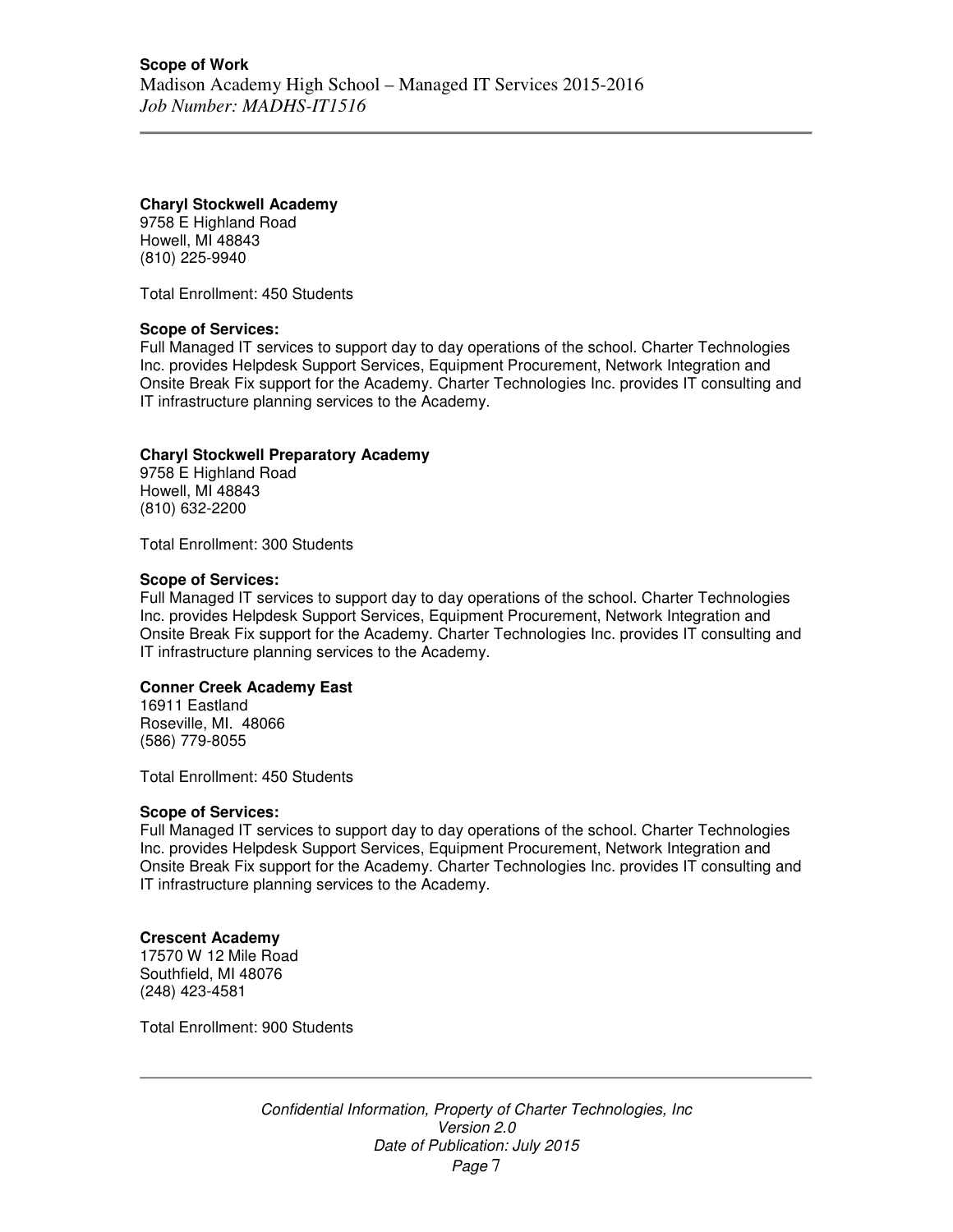#### **Scope of Services:**

Full Managed IT services to support day to day operations of the school. Charter Technologies Inc. provides Helpdesk Support Services, Equipment Procurement, Network Integration and Onsite Break Fix support for the Academy. Charter Technologies Inc. provides IT consulting and IT infrastructure planning services to the Academy.

## **Hanley International Academy**

2400 Denton St Hamtramck, MI 48212 (313) 875-8888 Total Enrollment: 450 Students

### **Scope of Services:**

Full Managed IT services to support day to day operations of the school. Charter Technologies Inc. provides Helpdesk Support Services, Equipment Procurement, Network Integration and Onsite Break Fix support for the Academy. Charter Technologies Inc. provides IT consulting and IT infrastructure planning services to the Academy.

### **Huron Academy**

11401 Metro Parkway Sterling Heights, MI 48312 (586) 446-9170 Total Enrollment: 350 Students

#### **Scope of Services:**

Full Managed IT services to support day to day operations of the school. Charter Technologies Inc. provides Helpdesk Support Services, Equipment Procurement, Network Integration and Onsite Break Fix support for the Academy. Charter Technologies Inc. provides IT consulting and IT infrastructure planning services to the Academy.

### **Intervention Academy**

1170 Michigan Rd. Port Huron Twp., MI. 48060 (810) 364-8990 Total Enrollment: 200 Students

### **Scope of Services:**

Full Managed IT services to support day to day operations of the school. Charter Technologies Inc. provides Helpdesk Support Services, Equipment Procurement, Network Integration and Onsite Break Fix support for the Academy. Charter Technologies Inc. provides IT consulting and IT infrastructure planning services to the Academy.

#### **Madison Academy**

6170 Torrey Rd. Flint, MI. 48507 (810) 655-2949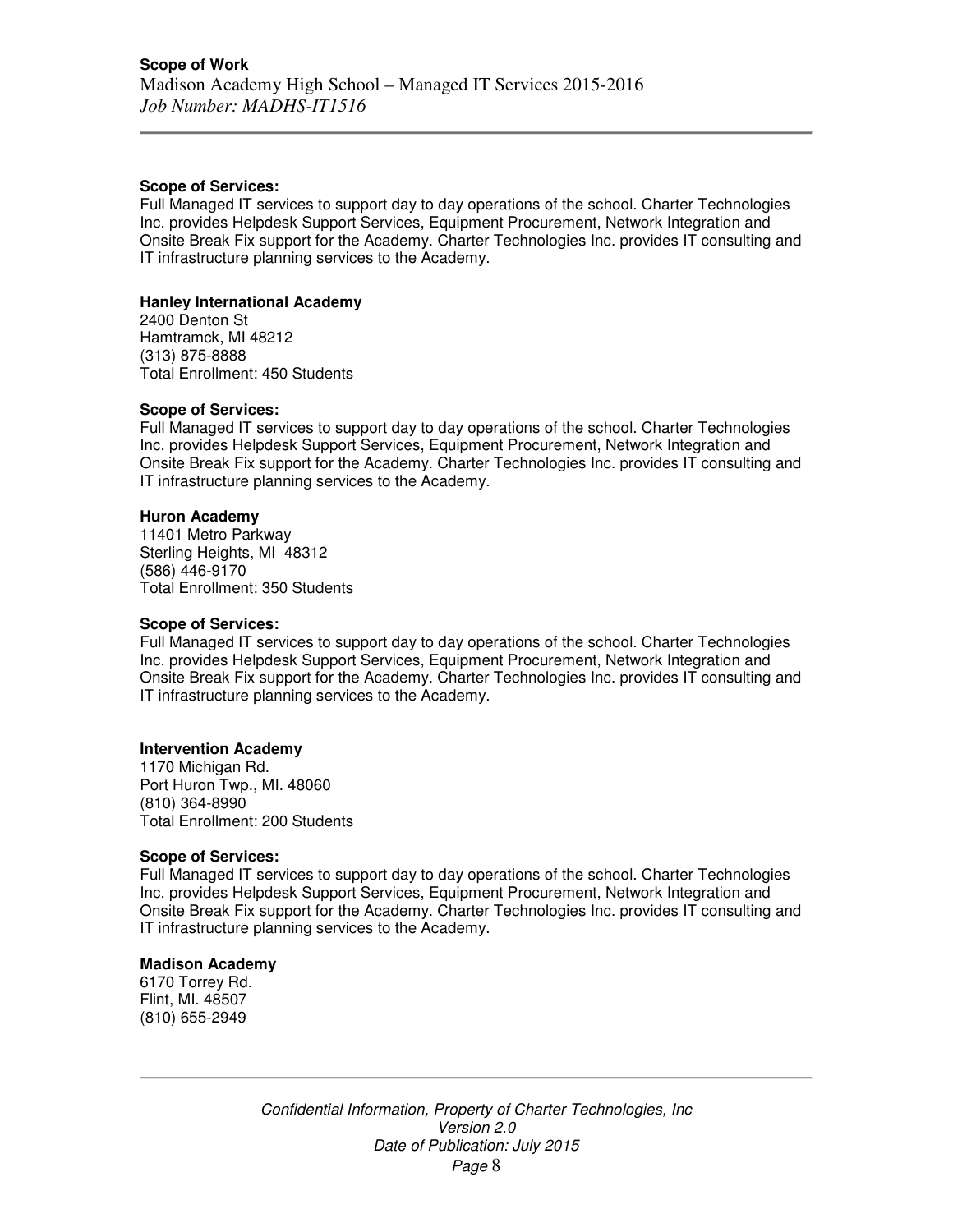Total enrollment: 300 Students

#### **Scope of Services:**

Full Managed IT services to support day to day operations of the school. Charter Technologies Inc. provides Helpdesk Support Services, Equipment Procurement, Network Integration and Onsite Break Fix support for the Academy. Charter Technologies Inc. provides IT consulting and IT infrastructure planning services to the Academy.

### **Merritt Academy**

59900 Havenridge New Haven, MI. 48048 (586) 749-6000

Total Enrollment: 300 Students

#### **Scope of Services:**

Full Managed IT services to support day to day operations of the school. Charter Technologies Inc. provides Helpdesk Support Services, Equipment Procurement, Network Integration and Onsite Break Fix support for the Academy. Charter Technologies Inc. provides IT consulting and IT infrastructure planning services to the Academy.

### **Michigan Collegiate Middle and High School**

31300 Ryan Rd. Warren, MI. 48092 (586) 777-3190

Total Enrollment: 300 Students

### **Scope of Services:**

Full Managed IT services to support day to day operations of the school. Charter Technologies Inc. provides Helpdesk Support Services, Equipment Procurement, Network Integration and Onsite Break Fix support for the Academy. Charter Technologies Inc. provides IT consulting and IT infrastructure planning services to the Academy.

# **Michigan School of Arts**

825 Golf Drive Pontiac, MI 48341 (248) 338-2787 Total Enrollment: 350 Students

### **Scope of Services:**

Full Managed IT services to support day to day operations of the school. Charter Technologies Inc. provides Helpdesk Support Services, Equipment Procurement, Network Integration and Onsite Break Fix support for the Academy. Charter Technologies Inc. provides IT consulting and IT infrastructure planning services to the Academy.

### **Momentum Academy**

99 E. Woodward Heights Blvd.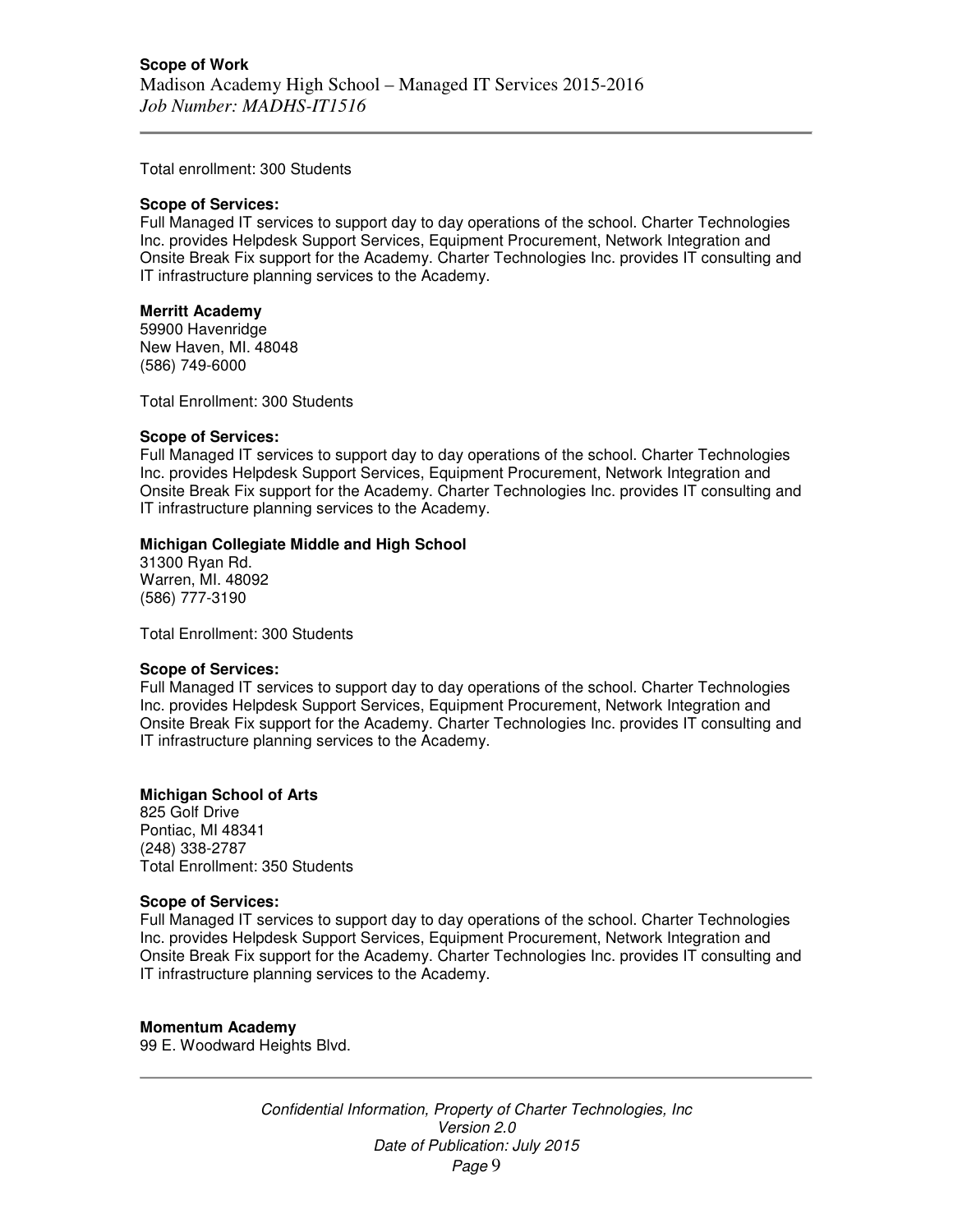Hazel Park, MI. 48030 (248) 336-5600 Total Enrollment: 150 Students

## **Scope of Services:**

Full Managed IT services to support day to day operations of the school. Charter Technologies Inc. provides Helpdesk Support Services, Equipment Procurement, Network Integration and Onsite Break Fix support for the Academy. Charter Technologies Inc. provides IT consulting and IT infrastructure planning services to the Academy.

# **Pontiac Academy of Excellence**

196 Cesar E Chavez Ave. Pontiac MI 48342 (248) 745-9420 Total Enrollment: 800 Students

# **Scope of Services:**

Full Managed IT services to support day to day operations of the school. Charter Technologies Inc. provides Helpdesk Support Services, Equipment Procurement, Network Integration and Onsite Break Fix support for the Academy. Charter Technologies Inc. provides IT consulting and IT infrastructure planning services to the Academy.

# **The New Standard Academy**

2040 W. Carpenter Rd. Flint, MI. 48505 (810) 787-3330 Total Enrollment: 450 Students

### **Scope of Services:**

Full Managed IT services to support day to day operations of the school. Charter Technologies Inc. provides Helpdesk Support Services, Equipment Procurement, Network Integration and Onsite Break Fix support for the Academy. Charter Technologies Inc. provides IT consulting and IT infrastructure planning services to the Academy.

### **Tipton Academy**

1615 Belton St. Garden City, MI. 48135 (734) 261-0500 Total Enrollment: 300 Students

### **Scope of Services:**

Full Managed IT services to support day to day operations of the school. Charter Technologies Inc. provides Helpdesk Support Services, Equipment Procurement, Network Integration and Onsite Break Fix support for the Academy. Charter Technologies Inc. provides IT consulting and IT infrastructure planning services to the Academy.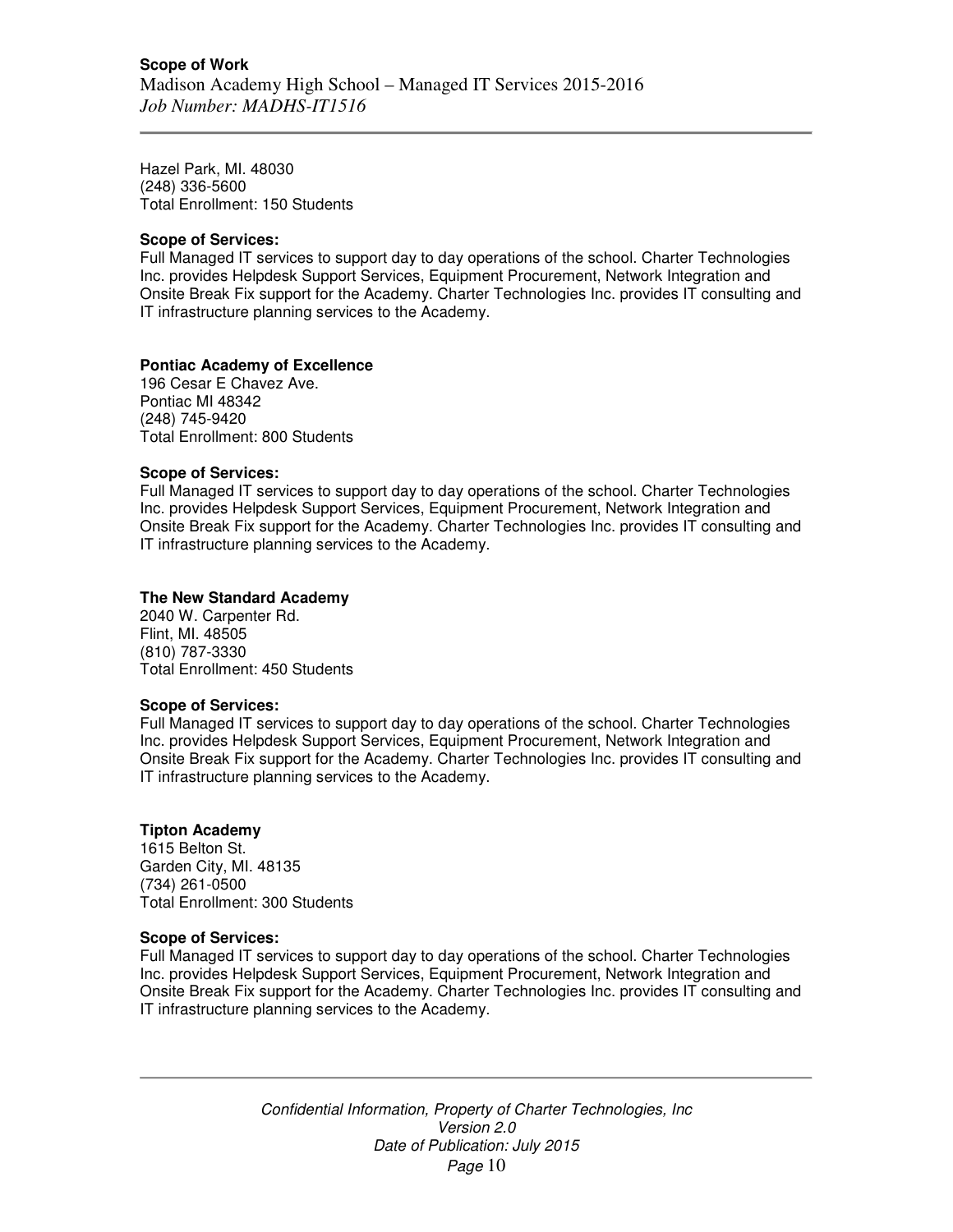# **Trillium Academy**

15740 Racho Blvd. Taylor, MI. 48180 (734) 374-8222 Total Enrollment: 450 Students

# **Scope of Services:**

Full Managed IT services to support day to day operations of the school. Charter Technologies Inc. provides Helpdesk Support Services, Equipment Procurement, Network Integration and Onsite Break Fix support for the Academy. Charter Technologies Inc. provides IT consulting and IT infrastructure planning services to the Academy.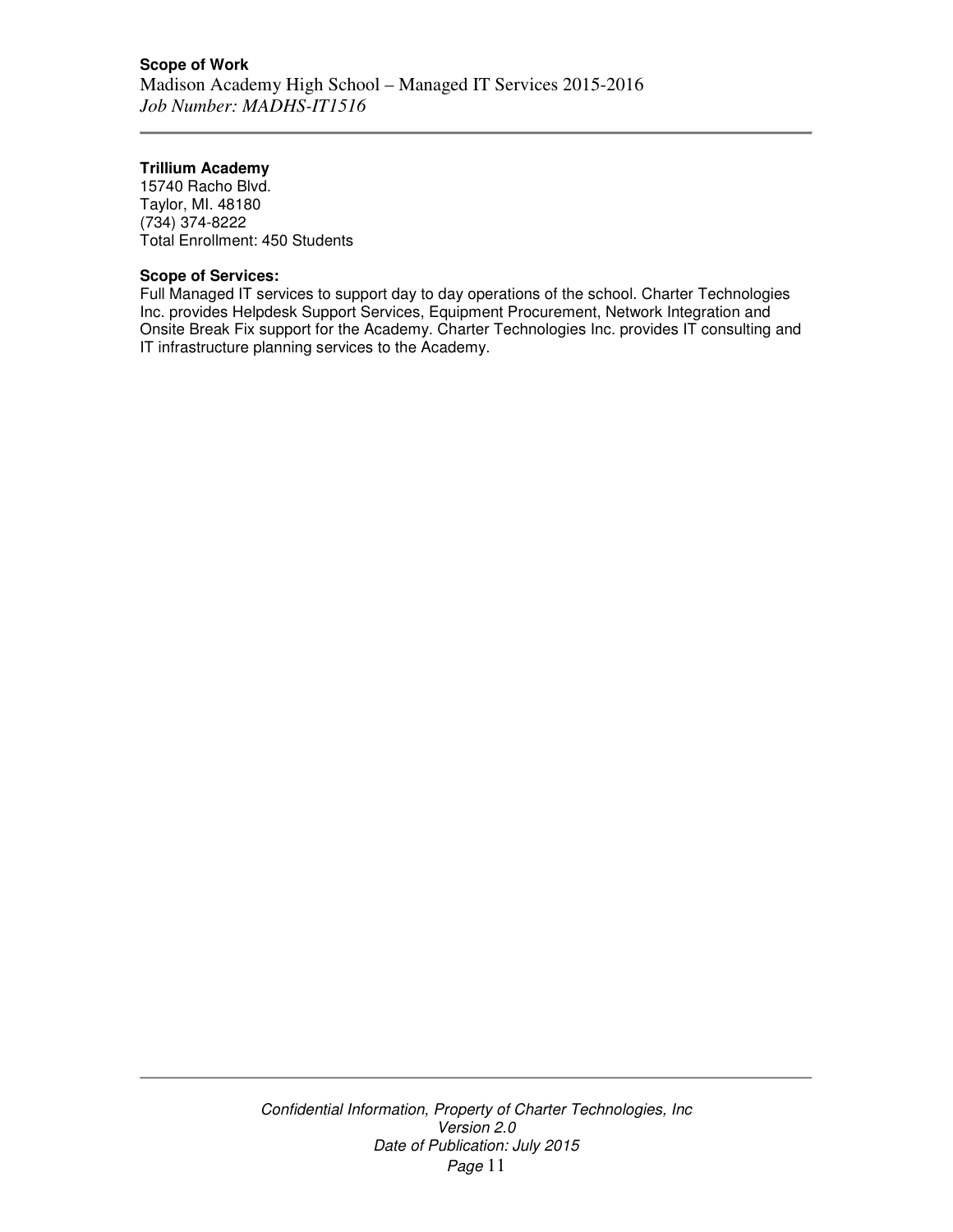# **Company References**

#### **Charles Meredith**

Conner Creek Academy District **Superintendent** 16911 Eastland Ave Roseville, MI 48066 Phone: (586) 779-8055 Fax: (586) 779-8060

# **Phil Maurey**

Technology Director The Romine Group Inc. 7877 Stead St. Utica, Michigan, 48317 Phone: (586) 731-5300 Fax: (586) 731-5307

### **Vergil Smith**

Michigan Collegiate High School **Principal** 31300 Ryan Rd. Warren, Michigan, 48092 Phone: (586) 777-5792 Fax: (586) 698-0392

# **Todd Oostmeyer**

Technology Director Gaylord Community Schools 615 S. Elm Ave Gaylord, MI 49735 Phone (989) 705-3009

## **Traci McClinton**

Technology Coordinator for Chandler Park Academy School District 20100 Kelly Rd. Harper Woods, Michigan, 48225 Phone: (313) 839-9886 Fax: (313) 839-3221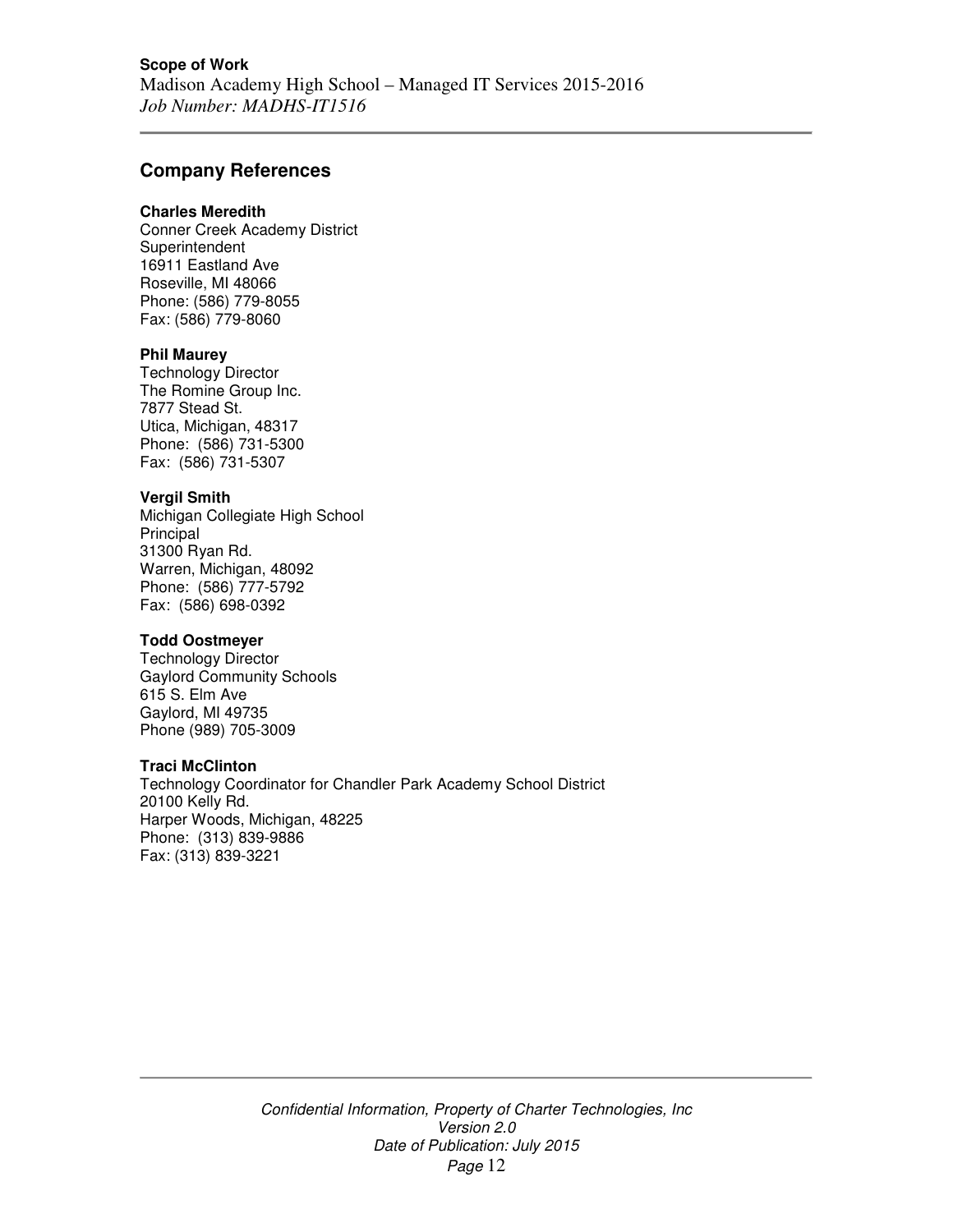# **Project Personnel Qualifications and Quality Control Methods and Procedures**

Charter Technologies Inc. is committed to excellence in providing technology consulting, equipment procurement, technical services and ongoing maintenance service engagements.

All CTI technical engineers go through rigorous screening and certification process to ensure the outmost quality and consistency in all of our services. Each CTI technician engaged in a particular project has a minimum of a two year college degree in computer related field, has completed an extensive on the job training program of 12 month, holds industry standard certifications including MCE, MCSE, A+, Dell Technician Certification, BICSI and other advanced technical certifications pertinent to his/her position with the company.

Charter Technologies Inc. provides complete documentation services including initial asset tagging and inventory of installed equipment, maintaining an accurate and complete inventory of computer all software and software licenses, maintaining and updating complete documentation records for all hardware device configuration, creating and maintaining complete security access documentation and security access matrixes.

In addition, CTI will provide all service documentation pertinent to the ongoing technical support and maintenance engagements including monthly logs of all completed project activities, monthly reports of break/fix and hardware troubleshooting issues, monthly audit reports of patch management activities, monthly network security review audit reports and any other reports required by the customer.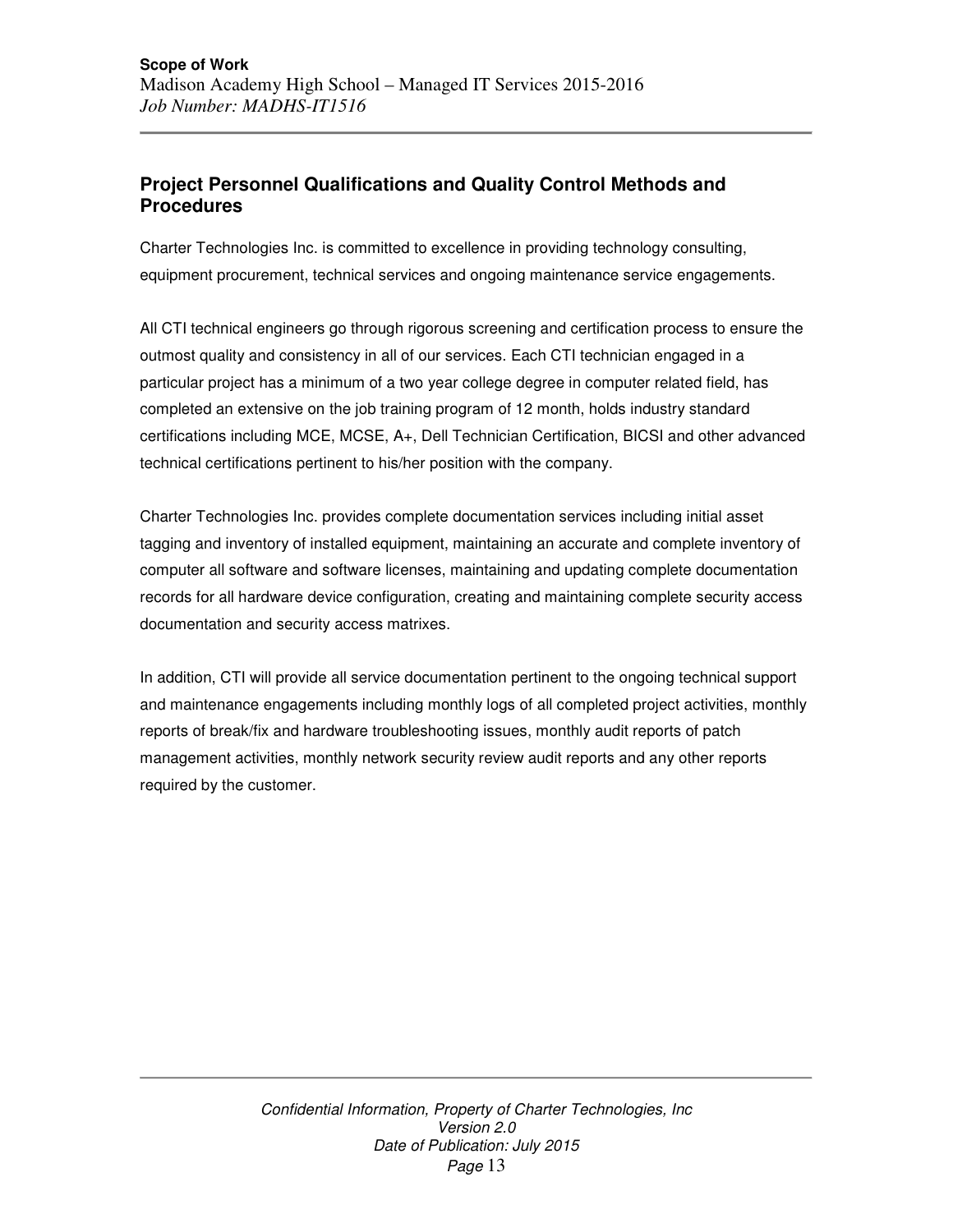# **IT Service Management Staff Listing and Qualifications**

**Mikhail Karasev** – President and CIO, Charter Technologies Inc.

#### **Education**

Master of Business Administration Wayne State University, Detroit MI, Dec, 2012

Bachelor of Business Administration – Computer Information Systems Walsh College, Troy MI, Dec 2008

#### **Experience**

Mikhail has over 10 years of experience in directing an Information Technology Consulting and Network Integration company founded in 2004. From a humble beginning as a one person firm the company has grown to include a staff of 13 full time network engineers and a state of the art 5000 square foot facility in Livonia and sales of over \$3M per year in 2014.

Mikhail also has over 5 year experience as a Lead Project Manager in developing and implementing complex Information Technologies projects and support services for variety of government, education and small to medium business customers as a consultant working for a major Midwest Information Technology company based in Chicago IL.

**Igor Grebenyuk –** VP Finance and Operations

#### **Education**

Bachelor of Business Administration Walsh College, Troy MI, June 2013

Associate Degree in Accounting St. Clair College, Windsor, Ontario, June 2010

#### **Experience**

Igor has over 3 year experience in implementing and supporting back office accounting management systems and implementing state of the art order fulfilment, time tracking and customer management systems.

**David Meredith –** VP of Business Development and Customer Service

### **Education**

Bachelor of Arts in Social Work Wayne State University, Detroit MI, June 2011

#### **Experience**

David has over 8 years of experience in Project and People Management and overseeing physical implementation phase of project management and is responsible in making sure tasks are completed on schedule and within budget to meet and exceed expectations of our customers.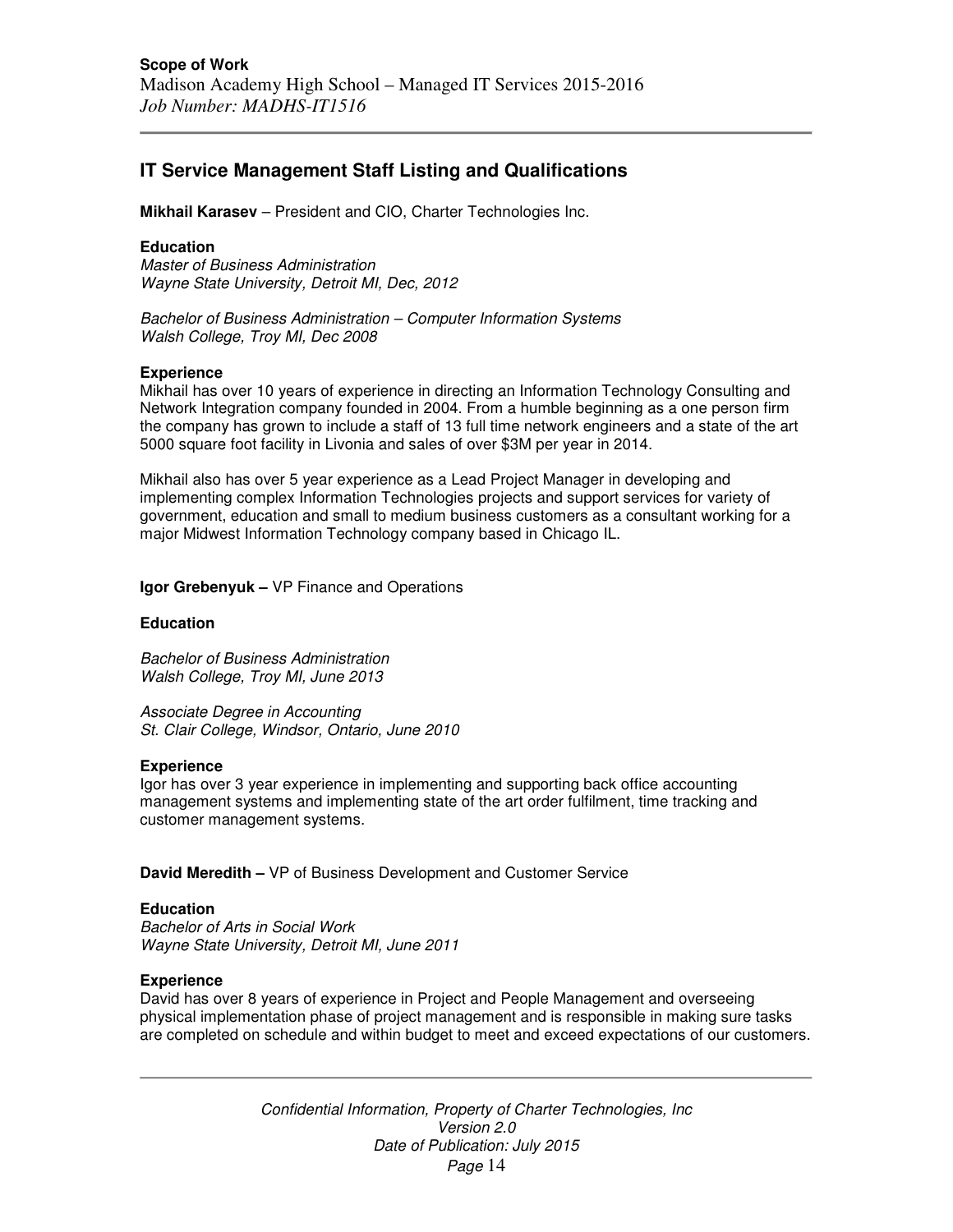**John Reitman** – Network Engineer, MCSE, A+**,** Network+, CCNE (Nov 2014)

#### **Education**

Bachelor of Science – Computer Science Oakland University, Dec 2014

#### **Experience**

John has over 5 years of experience as a Network Engineer and currently provides second Tier technical support to CTI Helpdesk Technicians and Customers and is based in our Livonia MI Network Operations Center.

**Jason Rider** – Network Engineer, MCSE, A+**,** Network+

#### **Education**

Associate Degree – Computer Information Systems Oakland University, Dec 2014

#### **Experience**

Jason has over 10 years of experience as a Network Engineer and currently provides second Tier technical support to CTI Helpdesk Technicians and Customers and is based in our Livonia MI Network Operations Center.

**Scott Reitman -** CTI Helpdesk Technician – A+, Network+ Certifications

### **Education**

Associate Degree – Computer Information Systems Oakland Community College, Southfield, MI, June 2012

### **Experience**

Scott has over 4 years of experience providing onsite technical support services to CTI educational customers in Michigan. Scott is an expert PC and Mac troubleshooting, Printer troubleshooting and Local Area Network troubleshooting. Scott will be providing onsite services to the Academy.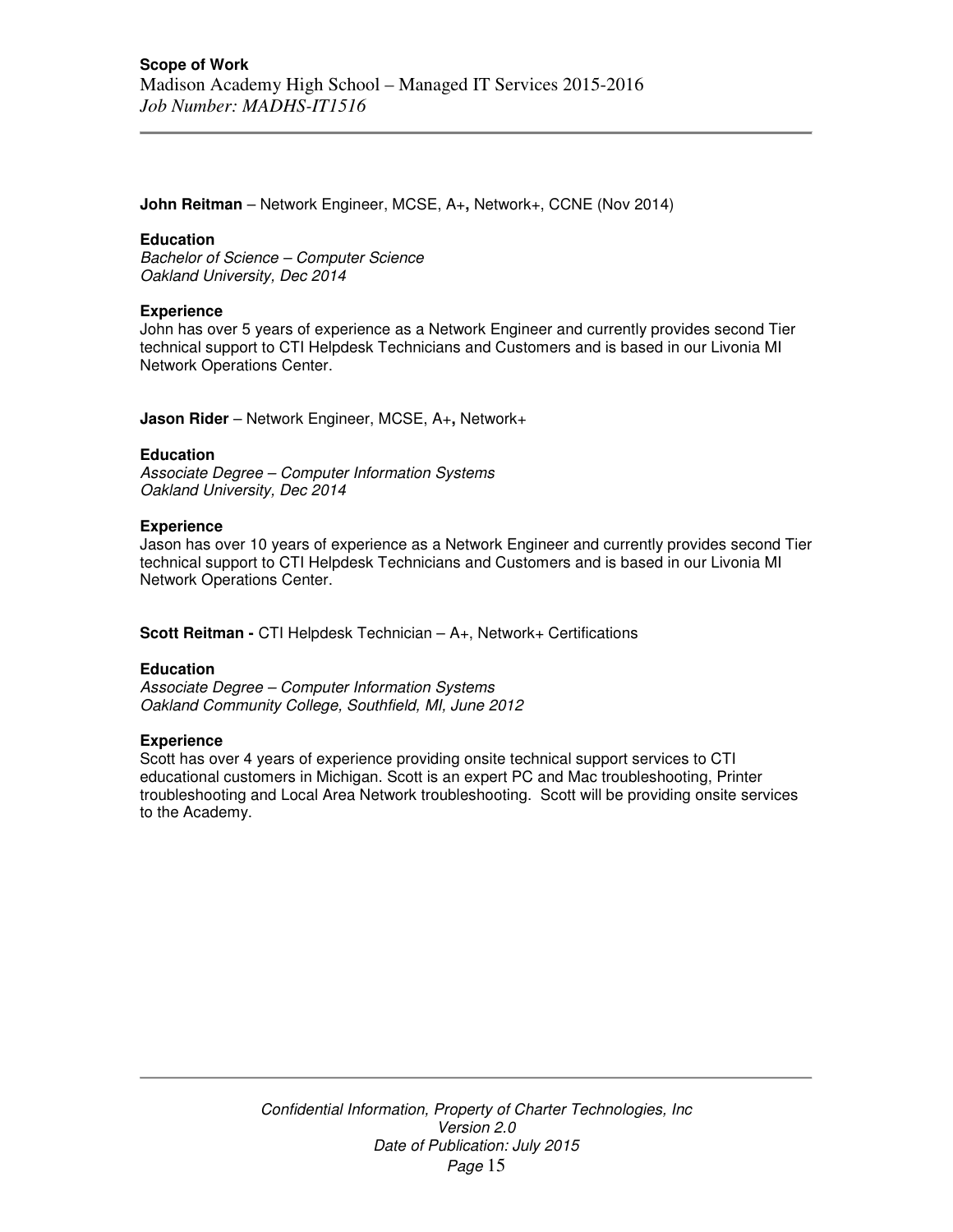

# **Organizational Chart for Proposed Service Delivery**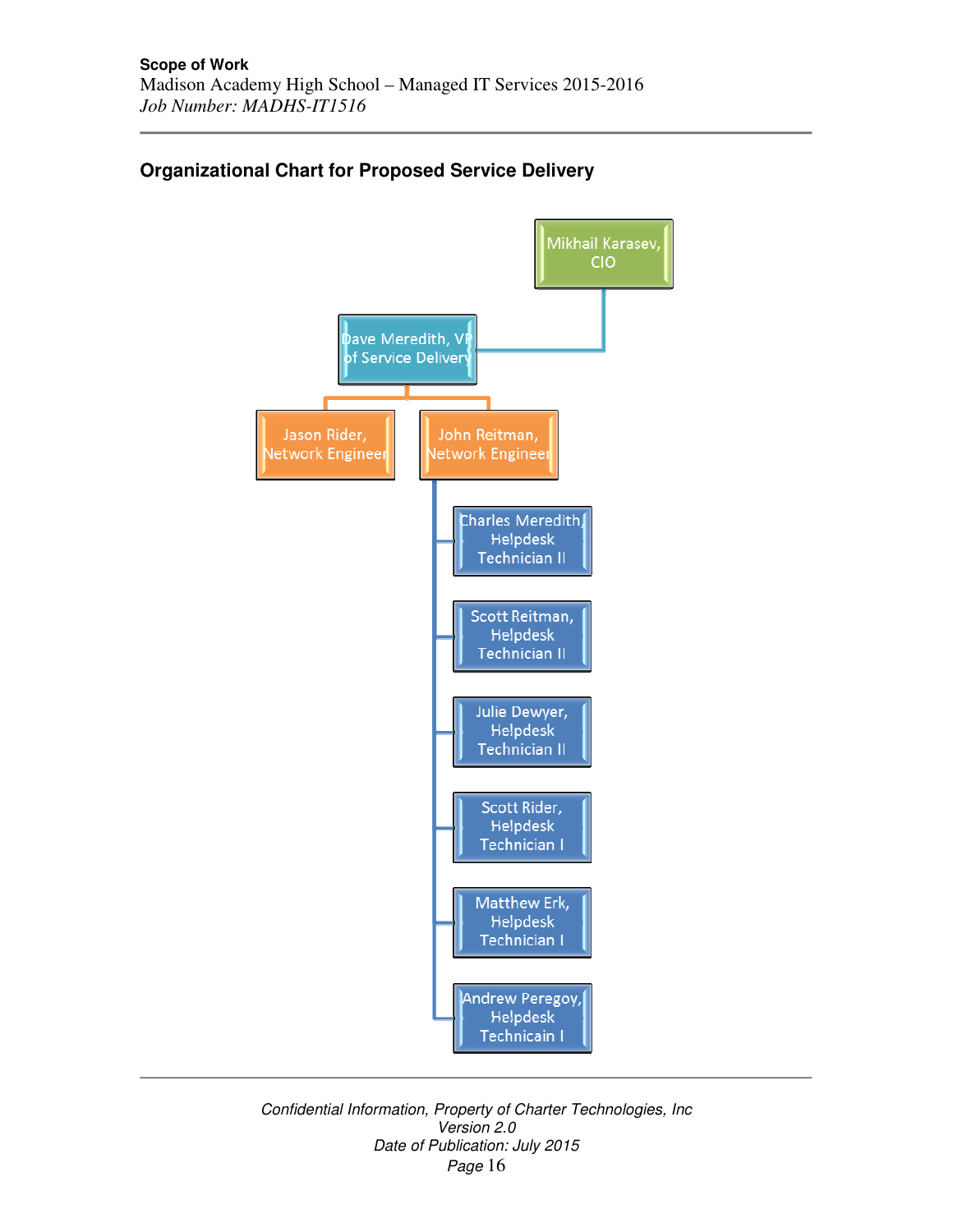# **Insurance Certificate**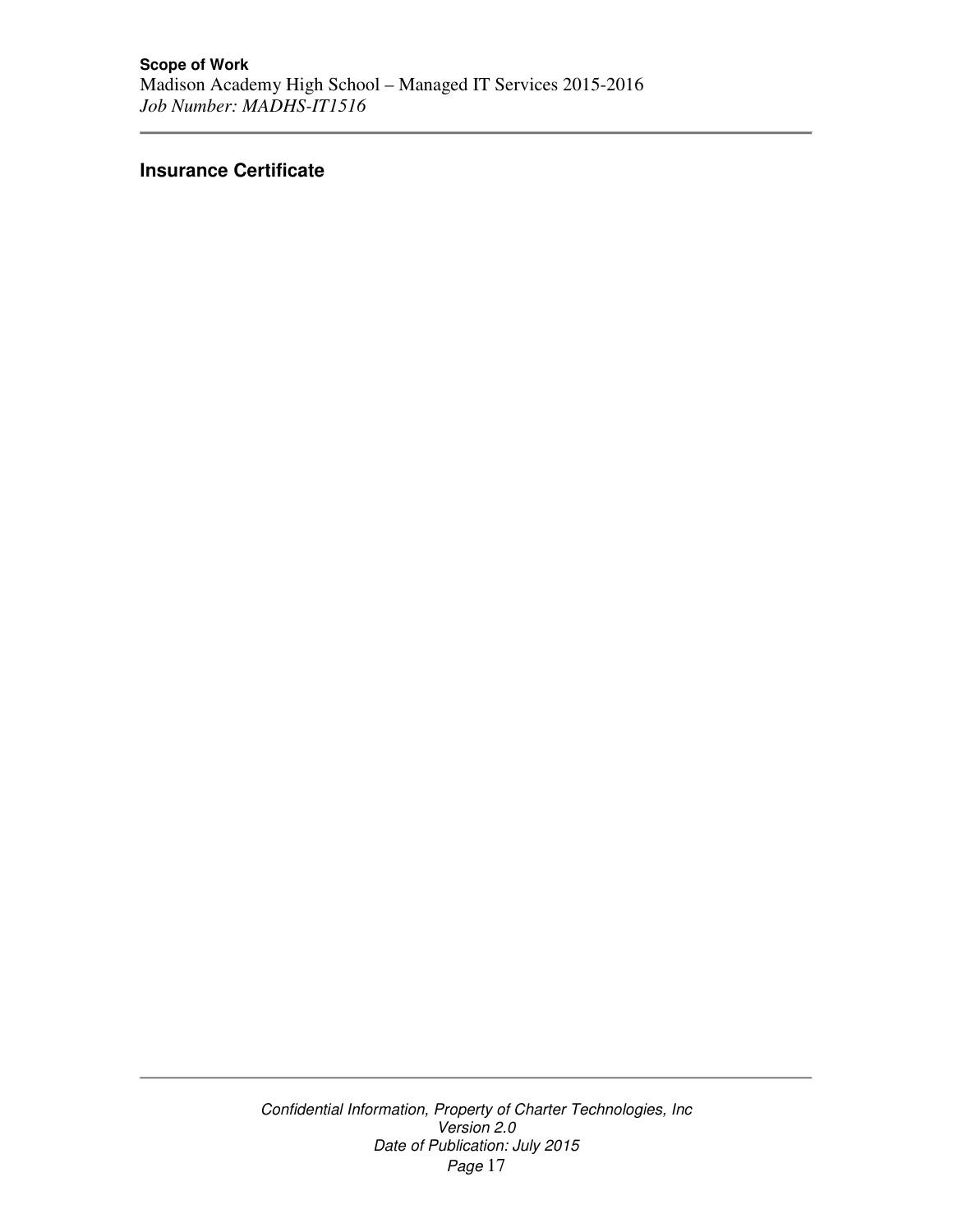# **Support Contract Scope of Work**

We are proposing a contract that will support your specific needs:

- Administration, Maintenance, and Support of:
	- o Microsoft Windows 2008/2012 Servers including local domain administration, core network services administration, and upgrades.
	- o Internet Content Filtering / Firewall server
	- o Campus wide wireless data network
	- o Microsoft Windows 7 Professional Desktops and Laptops
	- o Microsoft Windows XP Professional Desktops and Laptops
	- o Microsoft Windows 8 Professional Desktops and Laptops
	- o Apple Ipad IOS7 based tablet devices
	- o Chrome OS netbook devices
	- o Network Printers
	- o Network Attached backup and disaster recovery management and planning
	- o Management and administration of firewall device (1 unit)
	- o Administration and maintenance of WAN router device (1 unit)
	- o Internet Connection administration and management
	- o Network Switch administration and management
	- o Administration management and support of Wireless Access Points
	- o Administration management and support of document cameras and data projectors
	- o Administration management and support of interactive whiteboard equipment
	- o Customer supplied Antivirus Software
	- o Administration management and support of on premise VOIP telephone system and related components including VOIP phones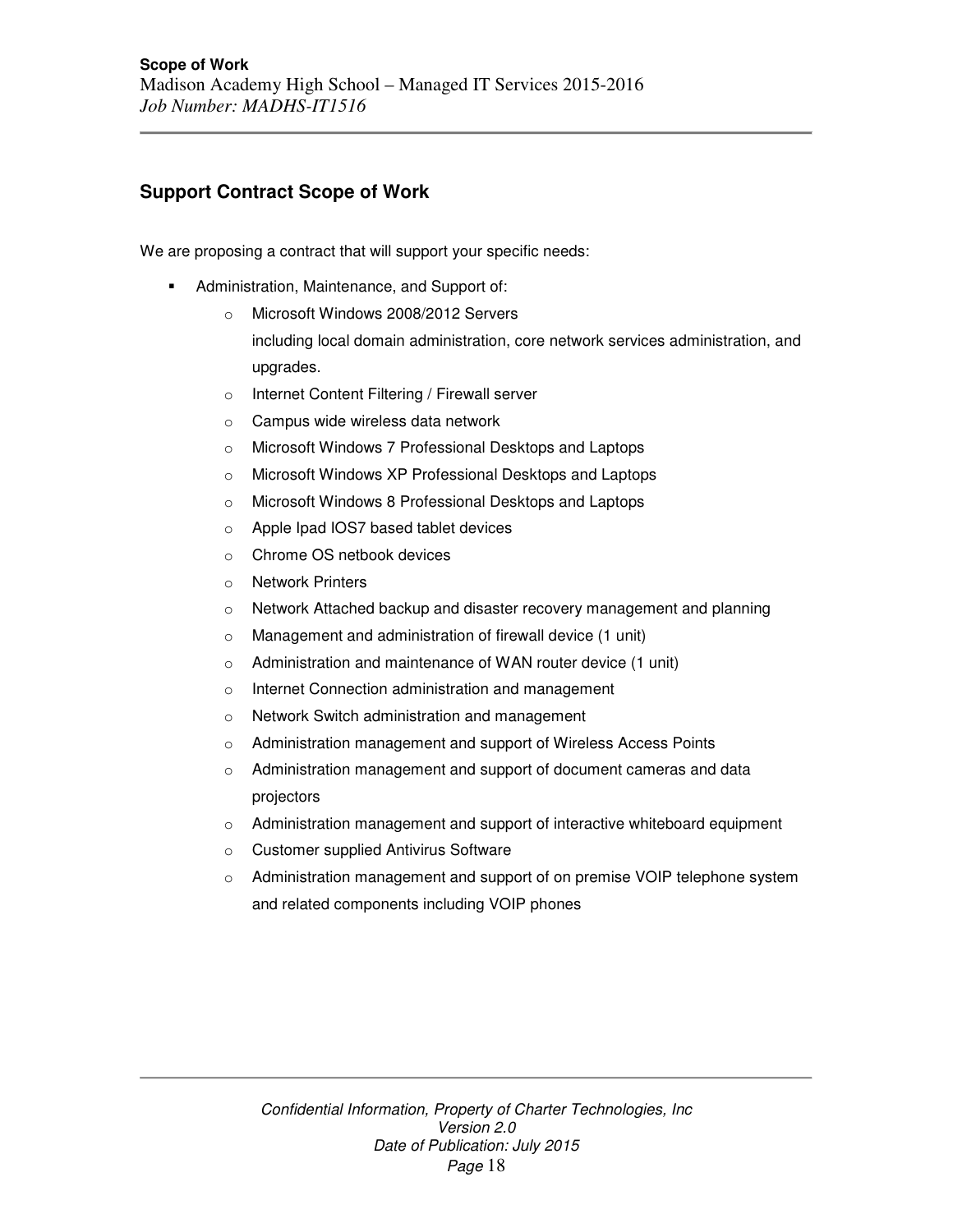Charter Technologies Inc. will provide, configure and maintain a web based incident reporting and documentation portal to be used for all helpdesk requests and IT incident management. In addition a management interface to the helpdesk portal will be provided to the Academy's administration to access management reports and verify helpdesk request progression statistics. Also Charter Technologies Inc. will maintain a dedicated phone based help desk operator at our current Network Operations Center location in Livonia Michigan. A local onsite technician will be provided to assist academy personnel in resolving issues reported through the online helpdesk system. Standard operating hours for local CTI technician will be Monday through Friday 8:00AM through 5:00PM Eastern Standard Time excluding legal holidays

# **Scope of Work**

Charter Technologies Inc. (CTI) is submitting a flat fee scope of work effective 7/1/2015- 6/30/2016 in an annual cost of \$15,187. To follow is a bullet list detail of the general tasks that at any given point may get addressed/serviced.

- With the assessment of Microsoft Windows 2008/2012 Server security, configure server with necessary patches and updates. Install manage and support local installation of the automated patch management system
- CTI will provide end user application and hardware support
- CTI will provide proactive comprehensive network monitoring and patch management services for all workstation and server equipment.
- CTI will implement an automated software image management and deployment solution to facilitate standardized software deployment and management of end user devices.
- CTI will provide monthly management reports to school administrative staff with recommendations for system improvements.
- CTI will administer Switches, Routers, and Hubs including Wireless Access Points.
- CTI will create and administer accounts in the Microsoft Windows 2008 Active Directory infrastructure as well as handle the rights and security issues with the server.
- CTI will establish and maintain email accounts for staff members hosted offsite including security configuration and accounts management.
- CTI will provide Internet connectivity management (security administration and support, firewall administration and support)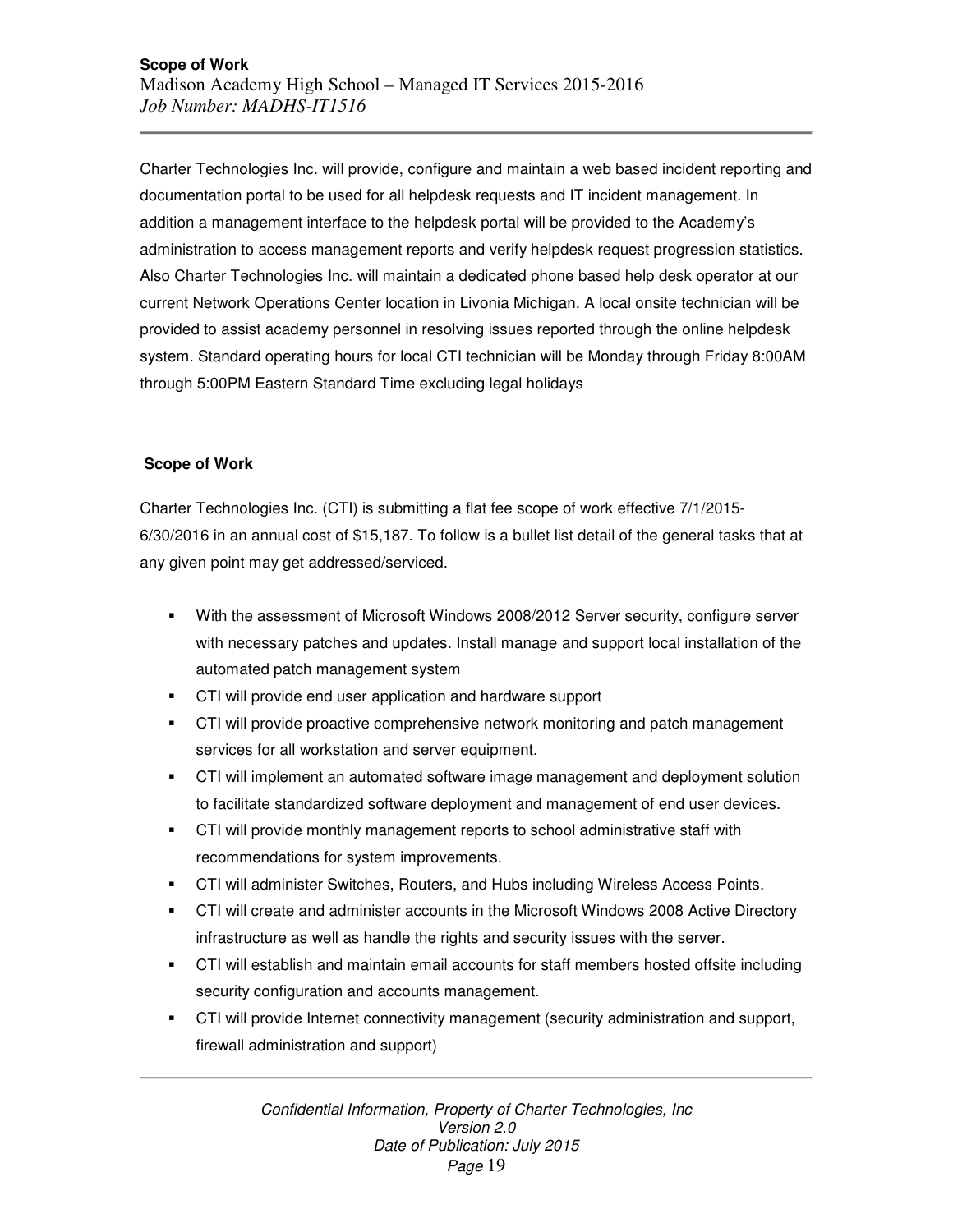- CTI will administer network-wide Anti-virus policy through customer supplied Anti-virus software and perform maintenance by doing regular updates
- **•** CTI will provide service for computer equipment and printer repair (Local and Network printers, Desktop Computer support, Network Server support, Operating Systems support Please note that charges for replacement parts which are not covered by equipment manufacturer's warranty will be billed to the customer at a pre-determined rate)
- **CTI will install customer specific software and provide service for software upgrades.** Please note that due to specialization of the applications, the support will be based on support provided by the software manufacturer
- CTI will administer and maintain core network services (DNS,DHCP)
- CTI will administer and implement disaster recovery plan by utilizing existing NAS backup unit.
- **CTI will develop and maintain network and service documentation**
- **CTI will provide network consulting and technology services**
- CTI will provide unlimited telephone and remote network administration support services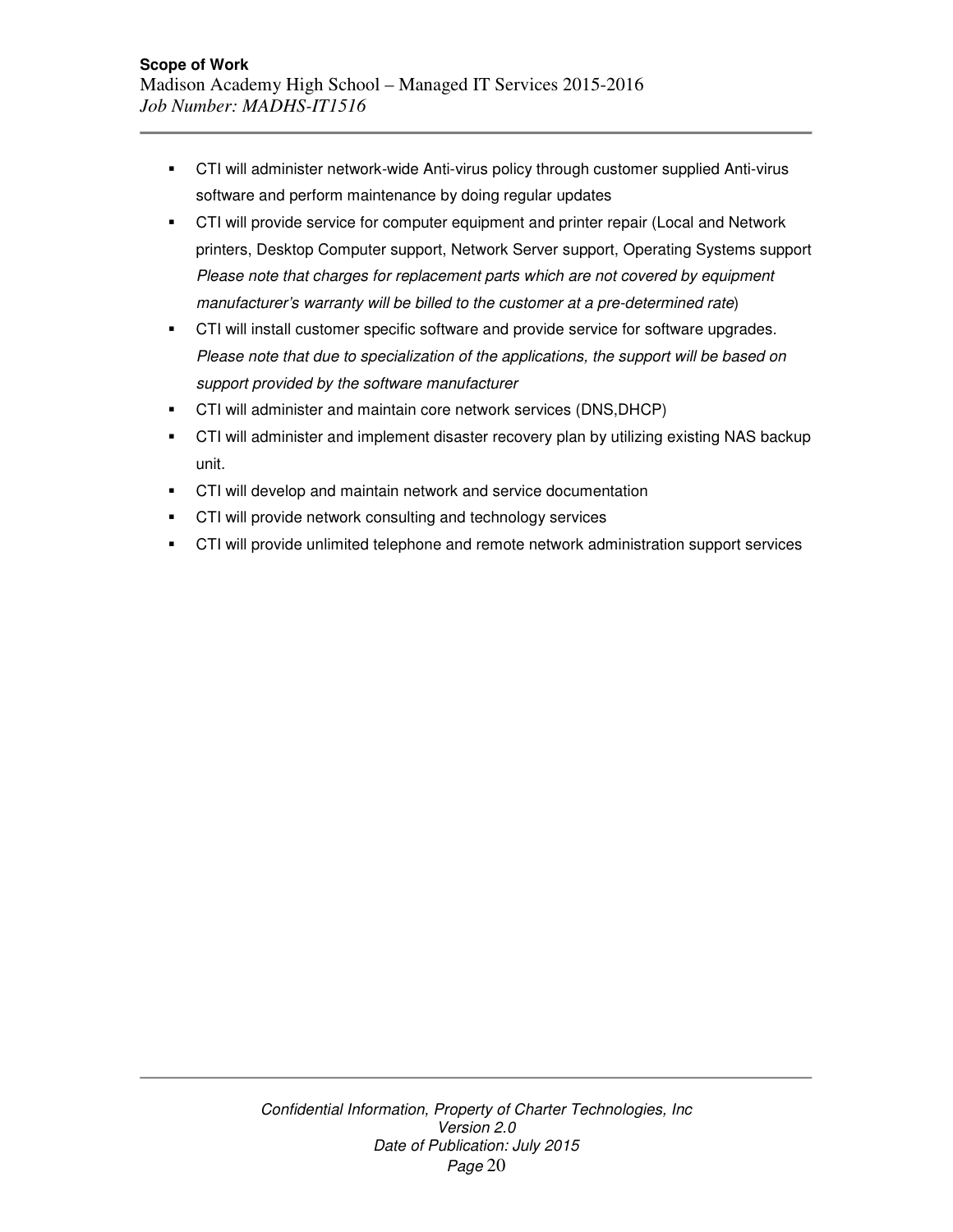# **Schedule**

CTI will develop a visit schedule from CTI engineer, in order to properly perform required maintenance and pro-act on potential issues. The schedule will be confirmed with the customer after all schedule conflicts are addressed. Charter Technologies Inc. will provide a weekly onsite technician to address technology needs of the academy. The total CTI personnel weekly commitment is estimated at 4.0 hours per week including onsite and remote network support. In addition the academy personnel will have access to CTI network operation center personnel and consulting personnel. Please note that under flat fee support contract the academy will not be charged additional fees for support services provided to devices covered by this agreement.

**Please note that under flat fee support contract the academy will not be charged additional fees for support services provided to devices covered by this agreement in excess of above stated hours.** 

### **Scope of Work Dependencies**

In the case of new equipment purchase, change in services being run, or major infrastructure change, there will be a revision to the signed Scope of Work or another method of payment outside the scope of work would have to be brought about.

# **CTI Response Time**

Phone support via dedicated helpdesk number (888-997-8324) **Immediate (8:00-5:00PM Eastern Standard Time)** 

Remote Support including server, network and workstation troubleshooting **Immediate (8:00-5:00PM Eastern Standard Time)** 

Onsite Non-network/Business critical issues (i.e., Workstation failure, Application issues, Local printers, Network printer): **24 hours** 

Onsite Network/Business critical issues (i.e., Server down, Internet down, overall infrastructure failure, DHCP server failure, Firewall down): **4 hours** 

For Account management return phone call will be made as soon as possible. Hours include 8:00 to 5:00 Monday through Friday.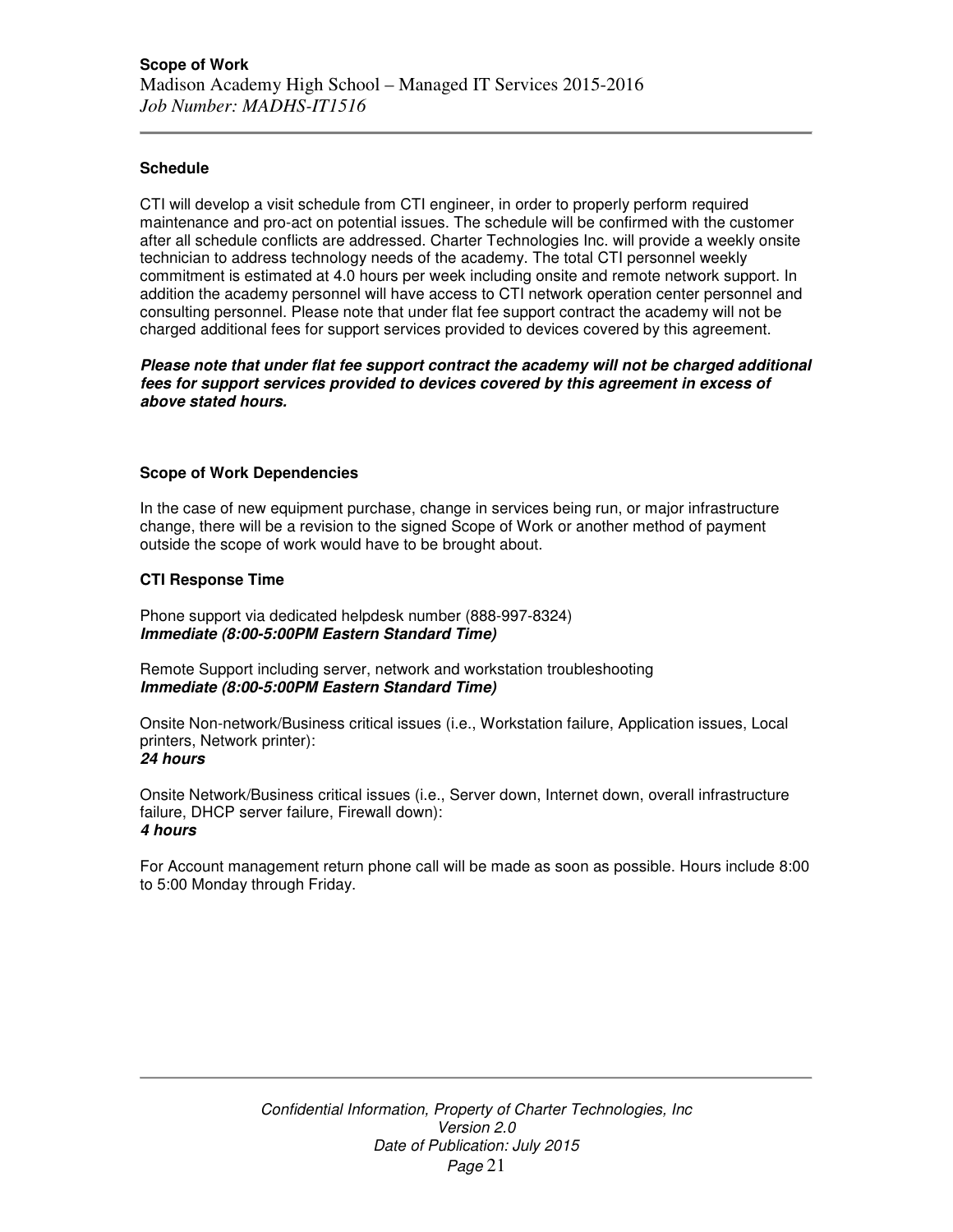#### **Scope of Work**

Madison Academy High School - Managed IT Services 2015-2016 Job Number: MADHS-IT1516

**Annual Cost Summary** 

| School Network Support Services (On-site 4-Hour response time for<br>critical customer issues and 24-hours on-site non critical issues) | \$15,187        |
|-----------------------------------------------------------------------------------------------------------------------------------------|-----------------|
| Proactive Network and Server Management and Monitoring                                                                                  | <b>INCLUDED</b> |
| Workstations/Laptop support                                                                                                             | <b>INCLUDED</b> |
| Network printer support                                                                                                                 | <b>INCLUDED</b> |
| Wireless Access Points administration and support                                                                                       | <b>INCLUDED</b> |
| Document Camera and Data Projector Support                                                                                              | <b>INCLUDED</b> |
| Phone and remote network support                                                                                                        | <b>INCLUDED</b> |
| Disaster recovery and local data backup                                                                                                 | <b>INCLUDED</b> |
| Network consulting and documentation                                                                                                    | <b>INCLUDED</b> |

Total Annual Cost \$15,187

Customer has an option to extend the support contract for up to 3 additional years. Please indicate the extension period below:

 $\Box$  1 year  $\Box$  2 year  $\Box$  3 year Our support contract is based on the "complete" support coverage for the contracted equipment. Charter Technologies Inc. will provide complete support assistance for all covered equipment for a flat fee of \$15,184 annually. The estimated onsite and remote personnel commitment to the academy will be 4.0 hours per week. CTI network operations center personnel and CTI consulting personnel will also be available via email/phone. CTI will maintain a tech visitation log detailing time/material cost for each onsite visit and support incident. Daily and Weekly management reports will be available to the Academy's Administration via CTI maintained web portal. Any services outside the scope of this contract and special projects will require a separate approval by the district administration. The standard hourly rate for special projects is \$75 per hour.

**Please Note The Following** 

- Upon acceptance of scope of work a purchase order number must be issued for the value of the project as in scope of work with an authorized signature.
- Billings will be made Monthly at the Beginning of each month under Net 30 Terms from the date of the invoice.
- All past due invoices are subject to 1.5% Monthly financing charge

Authorized Signature:

**Madison Academy High School** 

Title Date

Authorized Signature: Charter Technologies Inc.

Title President  $1/$ 2015 7 Date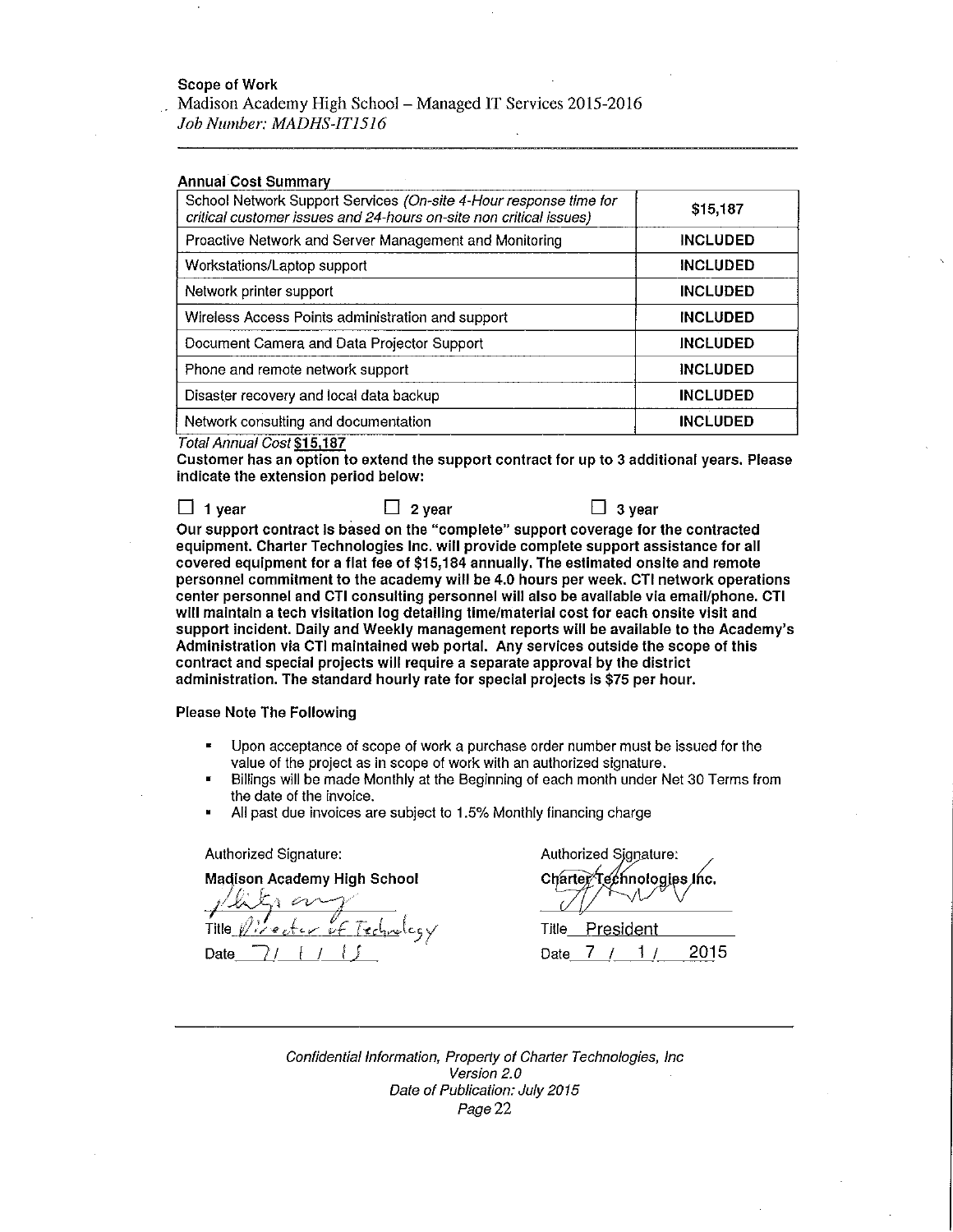### **Legal Addendums:**

#### I. Terms of Agreement

July 2015

This agreement is effective as of the date as stated on the face hereof and shall continue from year to year thereafter, but may be terminated by either party for any reason upon one (1) month's written notice. Also, CTI, may at its option immediately terminate this Agreement with one (1) months' prior written notice in accordance with Article XIV (7); as described herein.

#### II. Charges

- (1) Charges provided for in this Agreement are portal to portal and commence on the effective date stated on the face hereof, and must be paid in advance according to the billing cycle previously described. Charges other than the PURCHASE OF FLAT FEE MAINTANACE CONTRACT, which include travel expenses, overtime, and those other expenses identified in Articles III, V, VII, VIII, and IX hereof, shall be invoiced monthly and shall be due within thirty (30) days from date of invoice.
- (2) In the event that either party seeks to enforce the terms of this Agreement, then in addition to all damages and other remedies to which the prevailing party is entitled, the non-prevailing party shall be responsible for all costs and expenses (including reasonable attorney's fees paid or incurred by the prevailing party in connection with such enforcement.
- (3) All charges specified, other than for the PURCHASE OF FLAT FEE MAINTANACE CONTRACT, are those currently in effect and are subject to change upon one (1) month's prior written notice.
- (4) There shall be added to the charges due hereunder amounts equal to any taxes, however designated, levied or based on such charges or on this agreement, or other services rendered or parts supplied pursuant hereto, including state and local privilege or excise taxes based on gross revenue, and any Taxes or amounts in lieu thereof paid or payable by CTI in respect of the foregoing, exclusive, however, of taxes based on net income.
- III. Scope of CTI Service
	- (1) CTI agrees to provide service to keep the equipment and features in good working order. This service will consist of on-sight, remote network management, and telephone support service, including replacement of unserviceable parts.
	- (2) Other than for scheduled service calls, CTI will endeavor to respond to Customer's request for service as soon as is commercially reasonable, but does not represent or warrant that such service call will be available at any given time. If the Customer requests service at times outside of CTI's standard hours of availability (Article VIV91), CTI will charge Customer at the rates and terms then in effect pursuant to Article VIV(2).
	- (3) Parts will be furnished on either an exchange or purchase basis and will be new parts or parts equivalent to new in performance. Replaced parts become the property of CTI.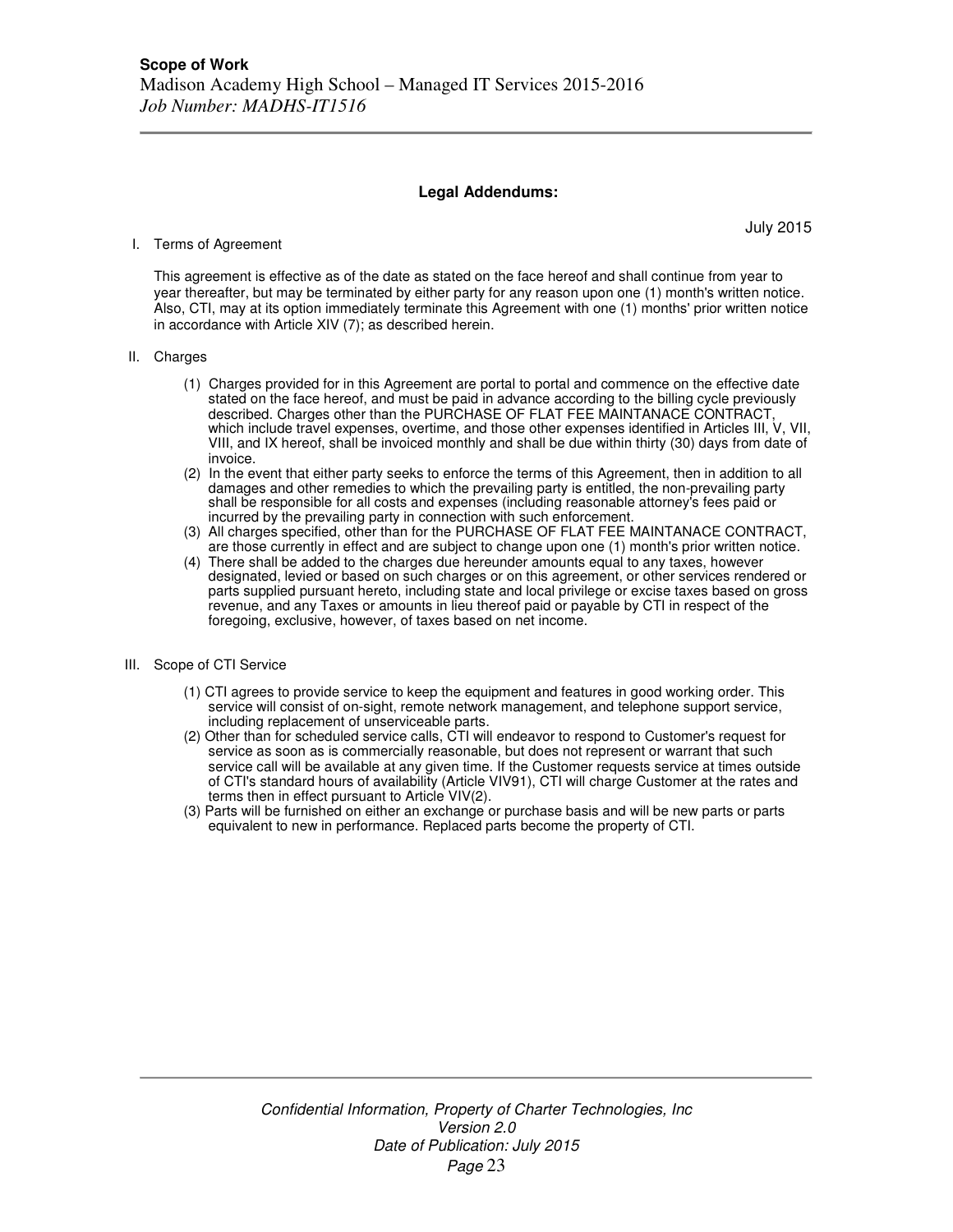- IV. Exclusions
	- (1) CTI Service provided hereunder does not include:
		- (a) Electrical work external to the machines

(b) Repair of damage resulting from Accident, transportation, neglect, or misuse, acts of God, weather conditions, fire, war, riot, failure of electrical power, air conditioning or humidity control; or cause other than ordinary use;

(c) Furnishing platens, supplies or accessories, painting or refinishing the machine or furnishing material therefore, making specification changes or performing services connected with the relocation of machines; or adding or removing accessories, attachments or other devices. (d) Such service which is impractical for CTI service representatives to render because of alteration in the machine or their connecting by mechanical or electrical means to another machine or device.

(e) Systems Engineering services, programming, and operations procedures, of any sort and (f) Any item listed and contained in Exhibit B hereof

- (g) Data Logs.
- (2) It shall be the sole responsibility of the Customer to provide and maintain a proper, safe and sufficient back-up system for any and all equipment serviceable pursuant to this Agreement. In no event shall CTI be responsible for any damages sustained by the equipment serviceable to this Agreement or the back-up systems thereto in the event of any occurrence described in IV(b). This provision shall survive after the term of this Agreement expires.
- V. Other Services

At the customer's request, services outside the scope of this Agreement, including Programming, engineering, interfacing, and consulting, will be furnished at CTI's applicable per call rates or on a contract basis.

VI. Access to Equipment

CTI shall have full and free access to the equipment to provide service thereon, and the Customer shall provide a safe place in which to perform such service.

VII. Charges for Services Required as a result of Repair, Modification, or Maintenance by Other Persons.

If persons other than CTI service representatives shall repair, modify or perform any service on any machine covered by the Agreement, and, as a result thereof, further service by CTI is required to restore the machine to good operating condition, such service will be made at CTI's applicable per call rates and terms then in effect.

VIII. Additional Equipment

Additional items of equipment shall be made subject to this Agreement upon execution by a duly authorized representative of the Customer, and acceptance thereof by CTI by form of an Addendum. CTI's form of addendum will state the location of the additional items of equipment, the type, and model serial number.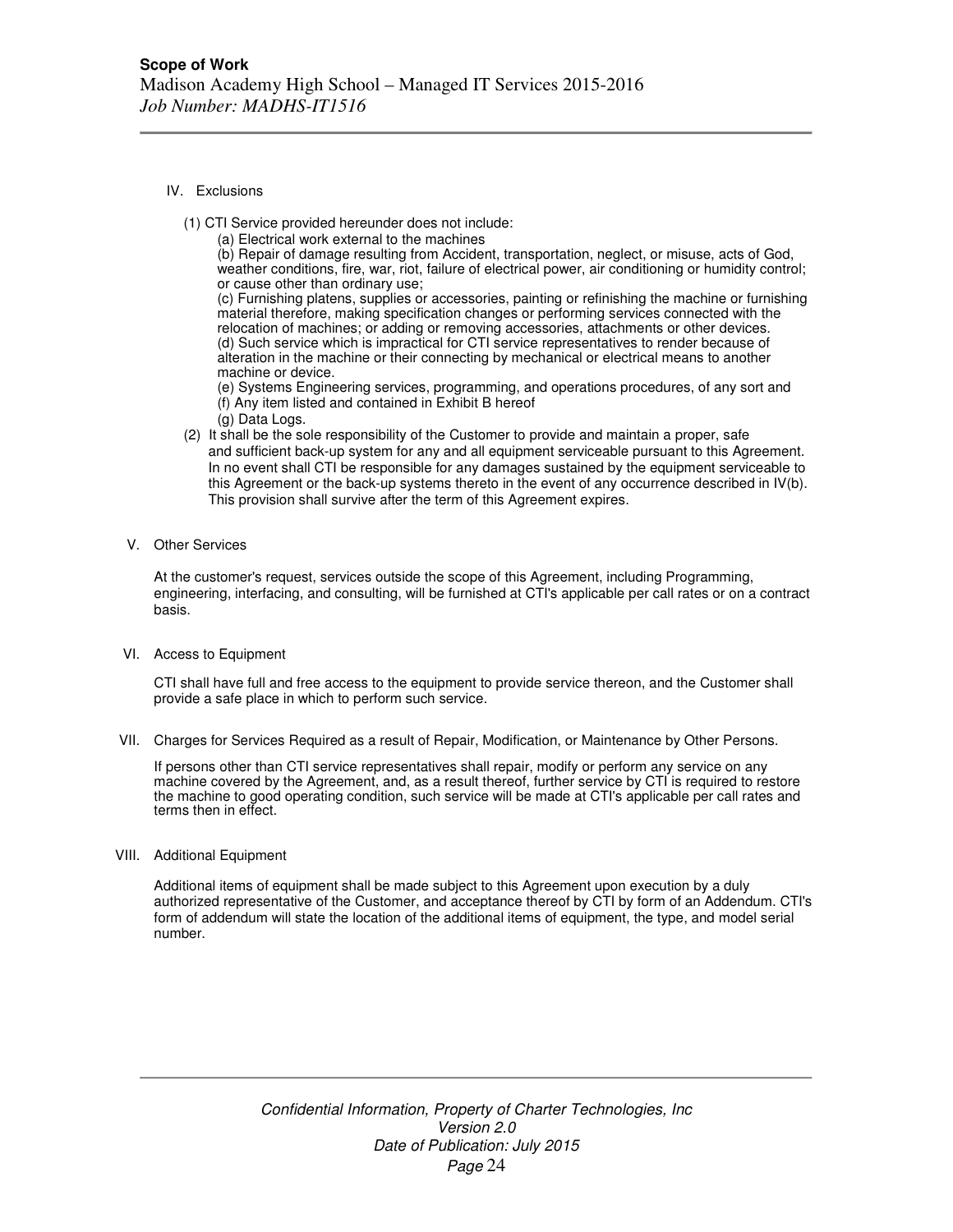- IX. Periods of Service Availability
	- (1) Standard hours of availability for service is during the nine (9) consecutive hours between the hours of 8:00 a.m. and 5:00 p.m., Monday through Friday, except Legal Holidays.
	- (2) The Customer may select, in lieu of or in addition to the standard hours of availability any selected period for an additional charge as agreed upon by CTI and the Customer.
- X. Installation and Control of Engineering and Safety Changes

CTI will control and install, without charge for labor, all safety devices it deems necessary. If the customer refuses to permit installation of a safety change, or removes one already installed. CTI may, at option, discontinue providing service until the hazard has been corrected.

#### XI. Disclaimers

CTI shall use its reasonable best efforts to provide the services pursuant to the terms of this Agreement. Customer acknowledges that there have not been any representations, warranties or statements whether oral or written, not expressly contained herein or expressly incorporated herein by reference. CTI makes no representations, warranties, or guarantees, expressed or implied INCLUDING WITHOUT LIMITATION ANY WARRANTIES OF MERCHANTABILITY OR FITNESS FOR INTENDED USE, OTHER THAN EXPRESS REPRESENTATIONS, WARANTIES AND GUARANTEES CONTAINED IN THIS AGREEMENT. CTI EXPRESSLY EXCLUDES CONSEQUENTIAL DAMAGES ARISING OUT OF OR IN CONNECTION WITH THIS MAINTENANCE AGREEMENT OR THE MAINTENANCE SERVICE PERFORMED IN CTI HERE UNDER AND IN NO EVENT SHALL CTI BE LIABLE FOR LOSS OF USE, DATA OR REPORTS OR OTHER SPECIAL, INCIDENTAL OR CONSEQUENTIAL DAMAGES ARISING OUT OF OR IN CONNECTION WITH THIS AGREEMENT, EVEN IF CTI HAS BEEN ADVISED OF THE POSSIBILITY OF SUCH DAMAGES BY THE CUSTOMER.

The terms of this provision shall survive the expiration of this Agreement.

### XII. General

- (1) The singular form of any noun or pronoun includes, where appropriate, the plural thereof. The use of masculine gender includes, where appropriate, the feminine gender and the use of neutral gender includes, where appropriate, the masculine and feminine genders and vice versa.
- (2) The term "Customer" and "Party" means and includes a natural person, partnership joint venture corporation, association, trust or any other kind of entity.
- (3) The term "this Agreement" as used herein includes any future written amendments, modifications or supplements made in accordance herewith.
- (4) CTI shall be responsible for any failure to render service due to strikes or causes beyond its control.
- (5) The Customer represents that he is the owner of the machines subject to this Agreement or if not the owner, that he has the authority to enter into this Agreement.
- (6) In the event Customer changes the features, adds attachments or equipment, refuses to permit installation of a safety change or removes a safety change already installed to the system by CTI Service, a surcharge, and other charges to compensate for repairs to